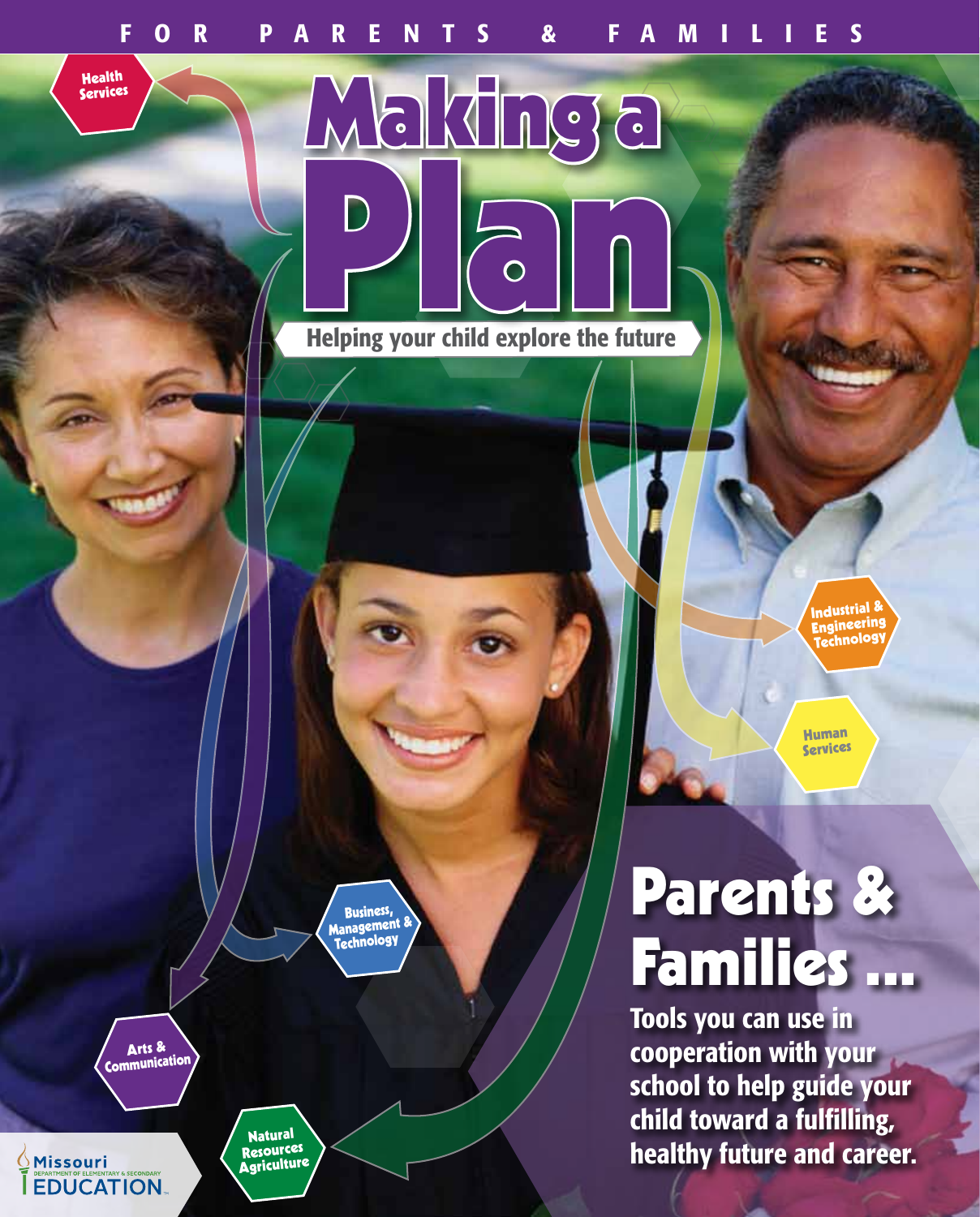## Self Confidence

# Developing Self Confidence



Self confidence or faith in oneself is needed to achieve success in school and to make good career decisions and responsible life choices. Parents can help their child develop that all-important confidence in a variety of ways.

#### Tips to Build Self Confidence

- Provide positive reinforcement whenever possible; reward and praise your child's achievements.
- Teach your child the power of wise decision making. You can show how good judgment leads to positive results by setting up achievable goals and tasks (saving money for a large purchase, for instance).
- Become active in your child's choice of friends and activities. Encourage positive friendships and participation in constructive activities. Drive them to movies, concerts, and other outings.
- • Attend sporting events, plays, and recitals.
- Be active in your child's school career. A student will take school – and the future – more seriously knowing that his or her parents are attending conferences, job fairs, career nights, and school board meetings.

#### Lift Limitations

- • Encourage your child to imagine how things will change in his or her lifetime.
- Encourage your child to explore his or her own interests, capabilities, and dreams. When children are excited about their future, they will naturally develop the drive and persistence needed to make dreams come true.
- Keep an open positive mind to their choices. The opportunities available to today's children are greatly different from what was available to you, their parents.
- • Encourage your child to think beyond the stereotypes. Female engineers and male nurses have passed an additional challenge beyond their studies to enter a nontraditional career. Don't let your child limit their dreams by accepting stereotypes about jobs or people.
- Don't fear your child's success taking them away from you. Your child's life should be about their dreams and their achievements. Don't be afraid of their career track taking them out of state or even out of the country. Your goal is to help your child become a responsible, fulfilled adult. The transition to adulthood can be difficult on both the child and the parent. Recognize your feelings and share them, but remain supportive and positive about your child's career plan.

#### Discuss Success

Success can be defined in many ways: personal expression, self-fulfillment, family connections, financial independence, career achievement, social standing, community involvement, and others. A successful career is measured by much more than dollar signs or academic degrees. It is important for you to help your child define what success means to him or her, and then help your child find a way to achieve it.

Adapted from "A Parent Handbook for Career Development," Iroquois-Kankakee Counties Education to Careers Partnership.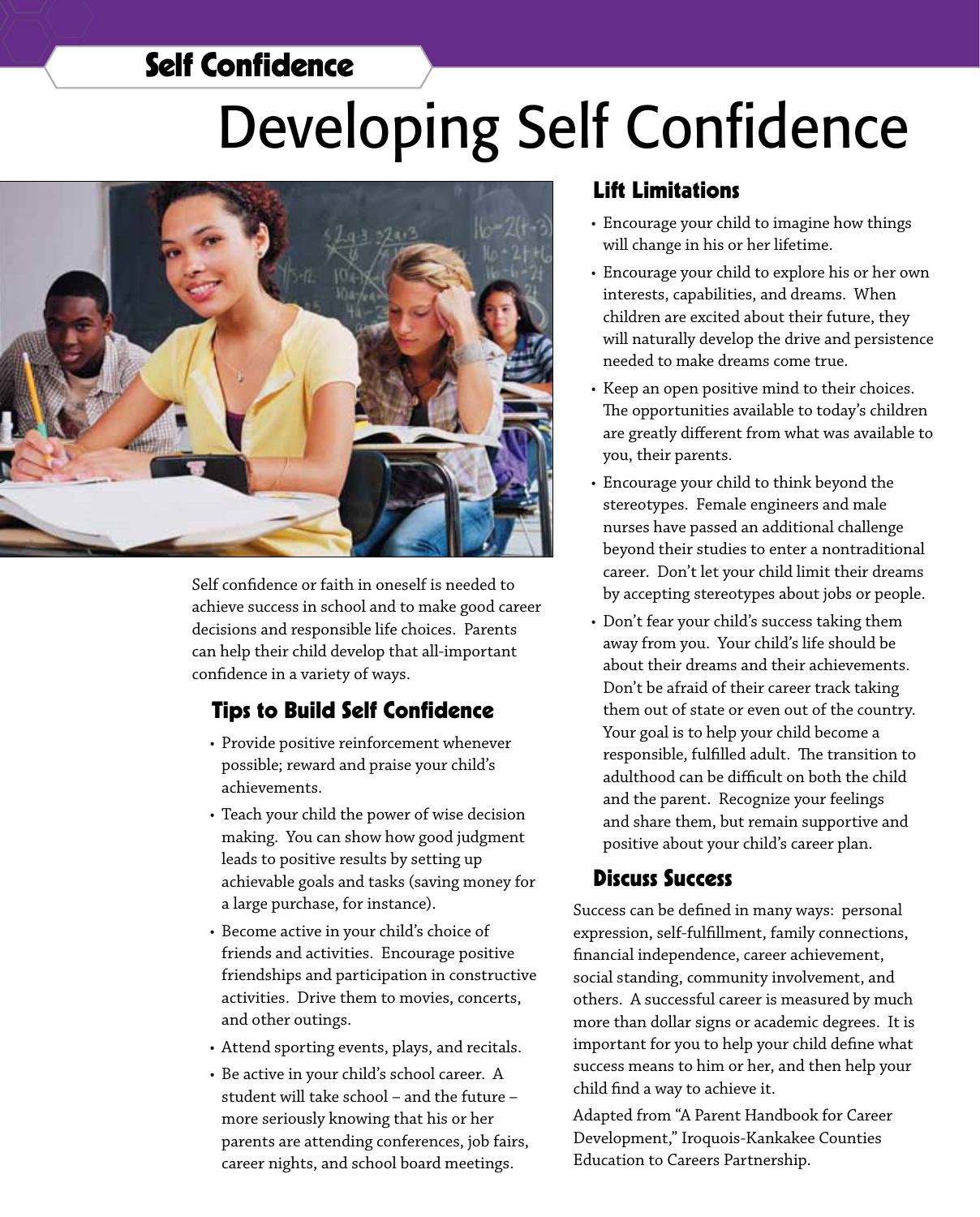# You & Your Child's Career Choices

#### As a parent, your child listens to you more than anyone else in their life.

Sometimes, it's hard to believe. But when it comes to career choices – some of the most important decisions your child will ever make – research has shown that parents consistently rank as the number one influence on the career choices of young people. This gives you a great opportunity. You are in a better position than anyone else to broaden your child's view of what career choices are available to them and help them gather information to make the best possible choice.

There are a number of ways that you will influence your child's career choices:

- Role modeling
- Discussing career choices
- • Sharing your view of different kinds of work
- • Creating an environment that builds habits of time management, responsibility, integrity, and problem solving
- • Establishing academic and career expectations

To make the most positive impact on your child's career development, your career influence should be very intentional. Think of yourself as a career coach for your child. To help players become a successful team, coaches must drill them to develop skills, encourage them, establish boundaries for them, and teach them the rules of the game. You can play your role as a career coach for your child by asking yourself the following questions:

- Do I allow my child the freedom to engage in new experiences?
- Do I encourage exploration of occupations without being judgmental?
- Am I listening with openness and understanding?
- Do I tolerate ideas and values that differ from my own?
- Have I discussed my own career history ("the good, the bad, and the ugly")?

Research shows young people consistently influenced by one group more than any other when it comes to career choices ...

# $>$  WHO IS IT?

Influencing Your Child <sup>1</sup>

?<br>???

?

**IT'S YOU.** Several research studies have shown that parents are a stronger influence on a young person's career choices than peers, teachers, counselors, or any other group. This means that you have a very important role to play in shaping your child's future. What you say about jobs and how you act, whether you intend it to or not, will influence your child's decisions about their careers.

- • Do I impose ideas (even with the best intentions) that can limit my child's options?
- Do I objectively guide my child in looking at skills, interests, and abilities?
- Am I positive and supportive when my child makes poor decisions or fails?
- Do I encourage my child to assume responsibility for career decisions?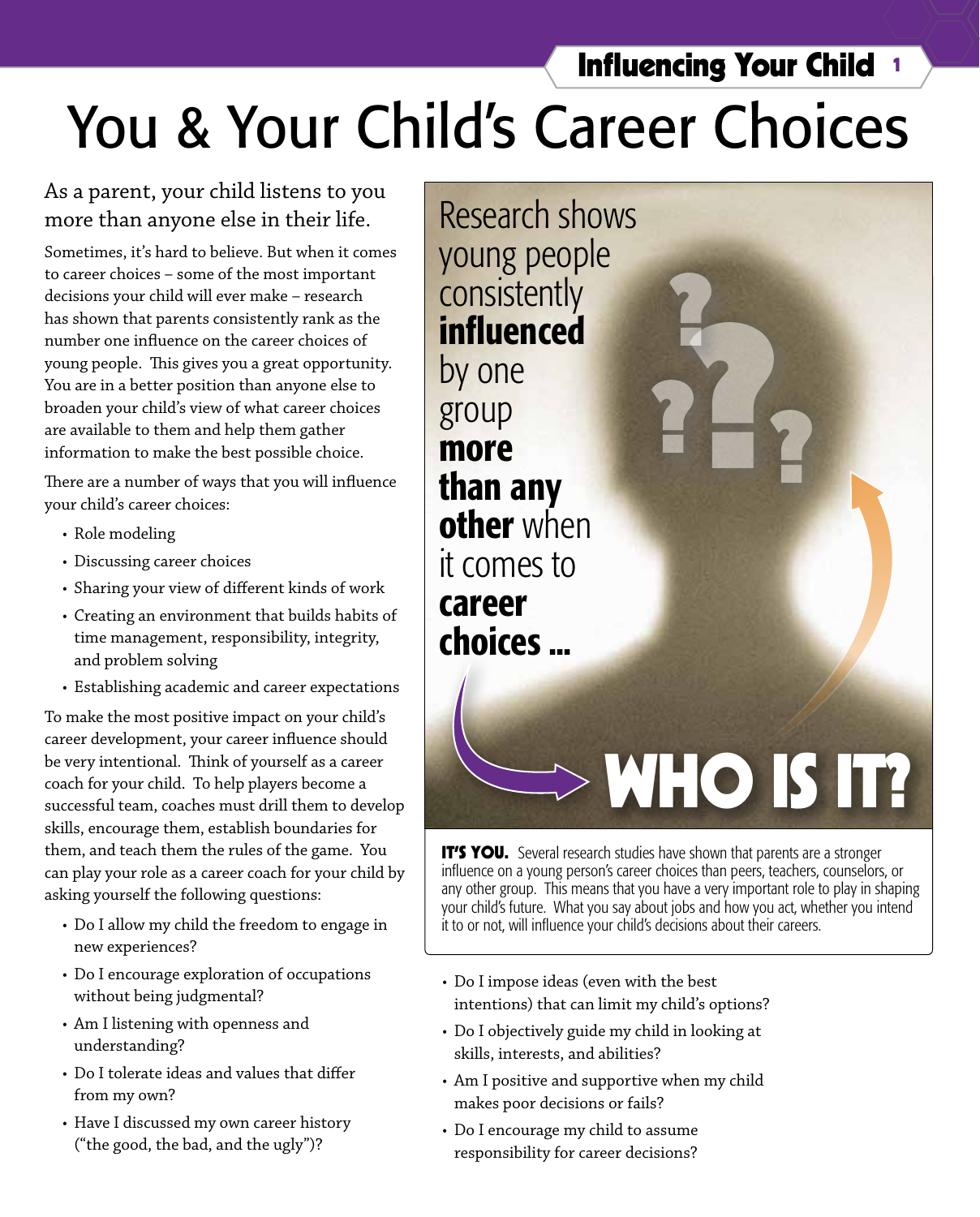<sup>2</sup> Supporting Your Child

# 10 Key Things Parents Can Do

Passion for life, learning, and work comes from within. Help your children discover their passions. Cultivate their sense of hope. Believe in their dreams, and they will believe in them.

#### 1. Tell Your Child You Are Proud of Them.

A positive sense about who we are is central to a healthy and productive life. High self-esteem, combined with hope for the future, feelings of control over life events, and a sense of purpose, build positive identity. Notice and encourage your children when you see them doing a good job. Be specific with your encouragements, big and small. Give them positive feedback.

*<u><i><b>ODD*</u> Associate's Degree (6) | | Bachelor's Degree (15) יהיים יחיים יחיים יחיים יחיים יחיים יחיים For every 100 high school freshmen in Missouri ... 29 will still be enrolled their sophomore year. 44 will enter college. 77 will earn their high school diploma. 21 will earn a college degree by their early 20s. 23<sup>%</sup> 28% LOSS 34% **LOSS** 43% **LOSS** The Thinning Crowd

#### DECREASING PYRAMID OF EDUCATIONAL ACHIEVEMENT.

Only 2 in 10 ninth-grade students will go on to complete a college degree by their early 20s (within 150% time for their degree). Income trends show that education beyond high school is needed to earn a family-supporting wage. This highlights the great importance of the student, family, and teachers working as a team. Sources: National Center for Higher Education Management Systems (2006)

#### 2. Listen to Your Child and Express Interest in Those Things They Care About.

Talk with your children about the everyday stuff. (Believe it or not, 78% of middle school and 48% of high school age students say they want to talk more to their parents.) Start early by asking about their ideas and opinions regularly. Show them that you are really interested in what they think and feel, and they will become comfortable about expressing their thoughts to you.

#### 3. Help Your Child Understand Who They Are and What Makes Them Special.

Ask your children questions about things that interest them and activities they enjoy. Talk about how they learn best – is it through reading, talking, or doing? Probe their unique interests to better understand them. Consider their favorite games, books, school subjects, toys, activities, and make believe. Share what you observe about their strengths and interests.

#### 4. Recognize the Unique Nature of Your Child and Their Career Path.

Sometimes we expect that life should follow a perfect and predictable path. However, career development is a process, and everyone does it differently. Children learn and develop at different rates. Talk about the positive aspects of these differences. Help your children express and cherish their uniqueness.

#### 5. Be Involved in School Activities and Support School Work.

When you are involved in your children's education, they will achieve more regardless of your economic status, ethnic or racial background, or educational level. Be a partner with the teachers and school staff in supporting your children's education. Your children need to see that you care about how they do in school.

Adapted from "10 Ways You Can Support Your Child's Future," Oregon's Partnership for Occupational & Career Information.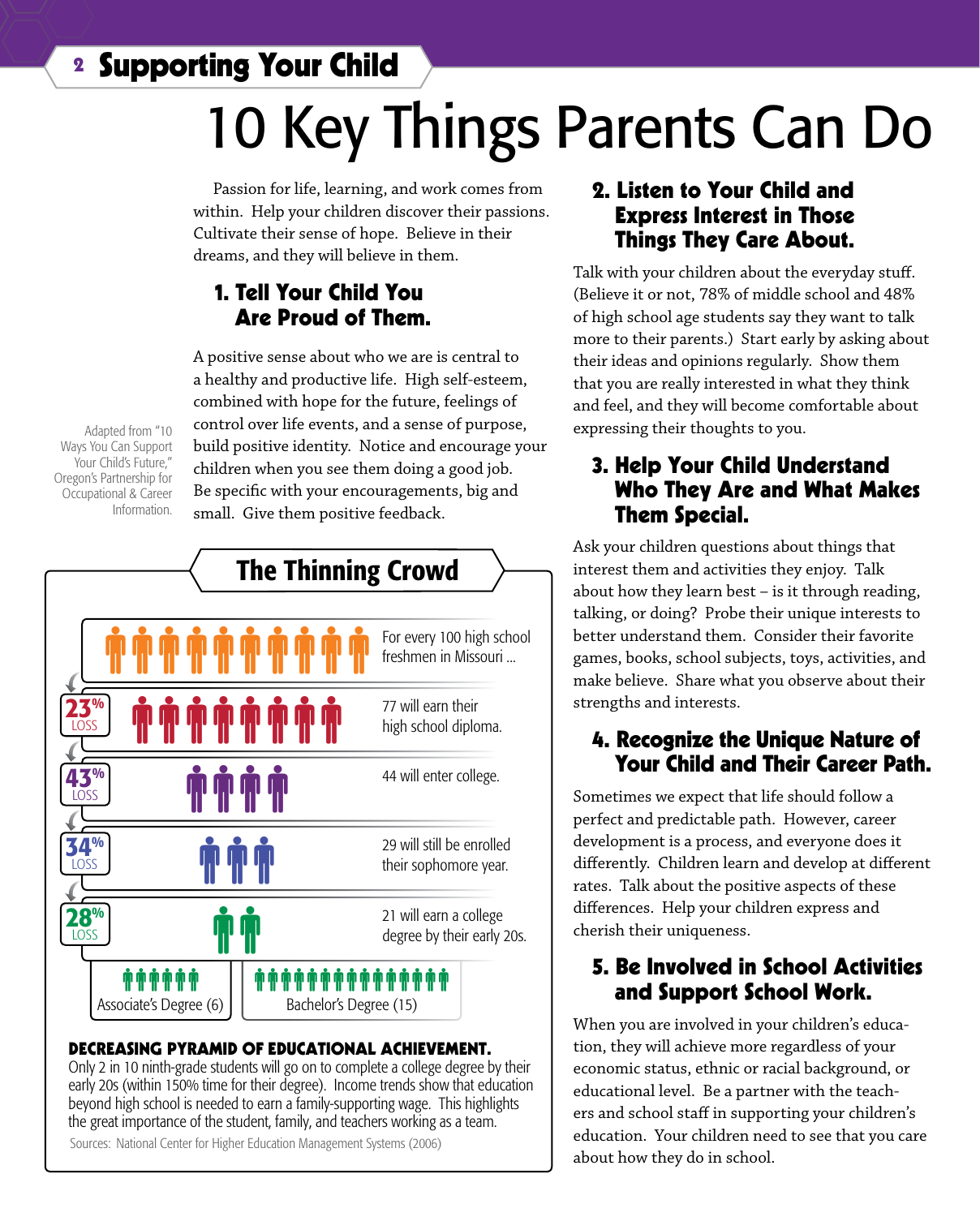# To Support Their Child's Future Supporting Your Child <sup>3</sup>

Let their dreams create purpose, and let purpose fashion their goals. Challenge your children to reach for those goals and help them navigate the barriers.

#### 6. Set a Good Example of School and Work Attitudes and Behaviors.

Motivate through example. Model good work behaviors. Share workplace stories. Talk about the skills and knowledge you use every day in your job. Every time you talk about your salary, your workday highs and lows, or your selection of work clothes, you send a message to your children about work. Be positive. Whether you realize it or not, you are passing on important work values.

#### 7. Use Everyday Life Activities to Provide Opportunities for Your Children to Develop Important Life and Work Skills.

Encourage your children to be involved in activities that develop skills or knowledge. Begin with household chores to learn about responsibility and consequences. Volunteering and part-time jobs help develop reliability, decision-making, and self-respect. Music, sports, dance, and art expand self-awareness and knowledge about the world. Discuss what they are learning in these activities, what they like or dislike about them, and how they might want to use the skills they are learning in the future.

#### 8. Encourage Your Child to Make the Most of Career-Related Activities in School and the Community.

Schools want to connect school to life so our students understand the importance of what they are studying. Career-related activities may include interest inventories, career research, job shadows, service-learning, work experience, and classroom projects tied to real life issues.



#### 9. Believe that Education After High School is Possible for Your Child.

College is not for everyone nor is it necessary for all jobs. However, most people need some type of training beyond a high school degree. Your children need you to be positive about what they can achieve. If you feel that you are not in the position to help your children financially, remember that support comes in many forms. Despite rising costs, not all training is expensive, and there are many ways families and students can get assistance. Commit to working together – your children to do well in school, and you to help in any way you can.

#### 10. Have High Expectations.

Set realistic goals but expect hard work and discipline. Make sure your children attend school. Ask them about homework, and verify that assignments are completed. Encourage them to take challenging courses. Help them overcome discouragement when they aren't able to reach a goal. Celebrate their accomplishments.

Your positive, proactive involvement is an important factor in your child's success in school and work. Keep in mind that the career decision is each child's, not yours, to make. If you are listening, observing, and being involved, you will understand their paths and will want to be a part of making their dreams reality.

Adapted from "10 Ways You Can Support Your Child's Future," Oregon's Partnership for Occupational & Career Information.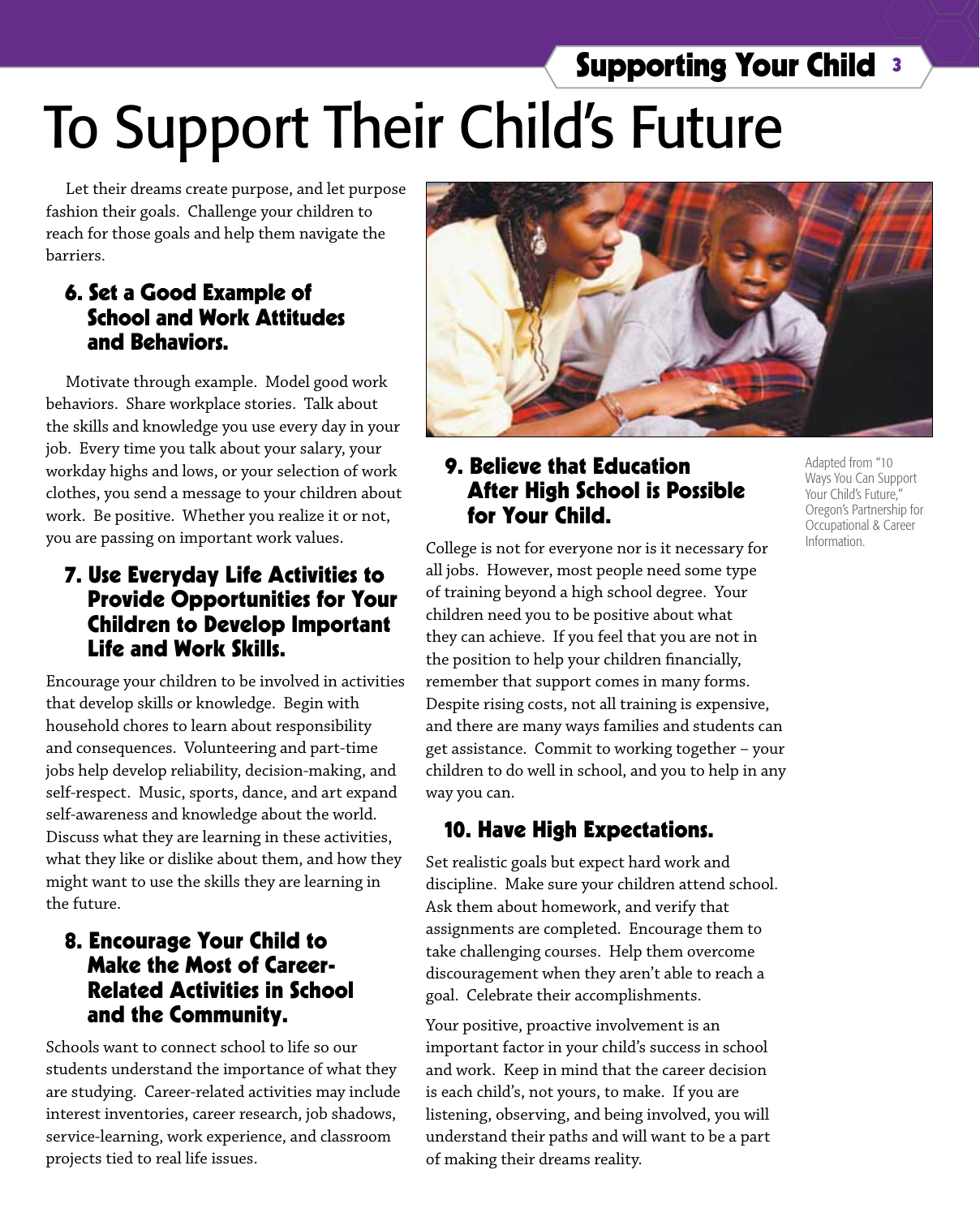## <sup>4</sup> Postsecondary Plans

# Many Roads to Success

When you and your child look at the options for studies beyond high school, do not think that the best and only choice is a four-year university or college? For many, a one-year or two-year program at a community college or technical school can lead to a career with high-skills, high-wage, high-demand jobs. Jobs in the trades – plumbers, electricians, HVAC repairers and installers, and more – remain highly available in communities big and small and offer median incomes comparable to many jobs that require a four-year degree.

Military training, apprenticeships, trade schools, and community colleges all provide solid paths to quality jobs in skilled trades.

Most high school students also have the opportunity to explore these options while still in school by attending a career education program in their high school or through the local area career center.

To explore wage and job availability data for a wide range of occupations, visit the MERIC website at **www.missourieconomy.org** or Missouri Connections at **www.missouriconnections.org**. Also, for more information about military service, visit **www.todaysmilitary.com**.

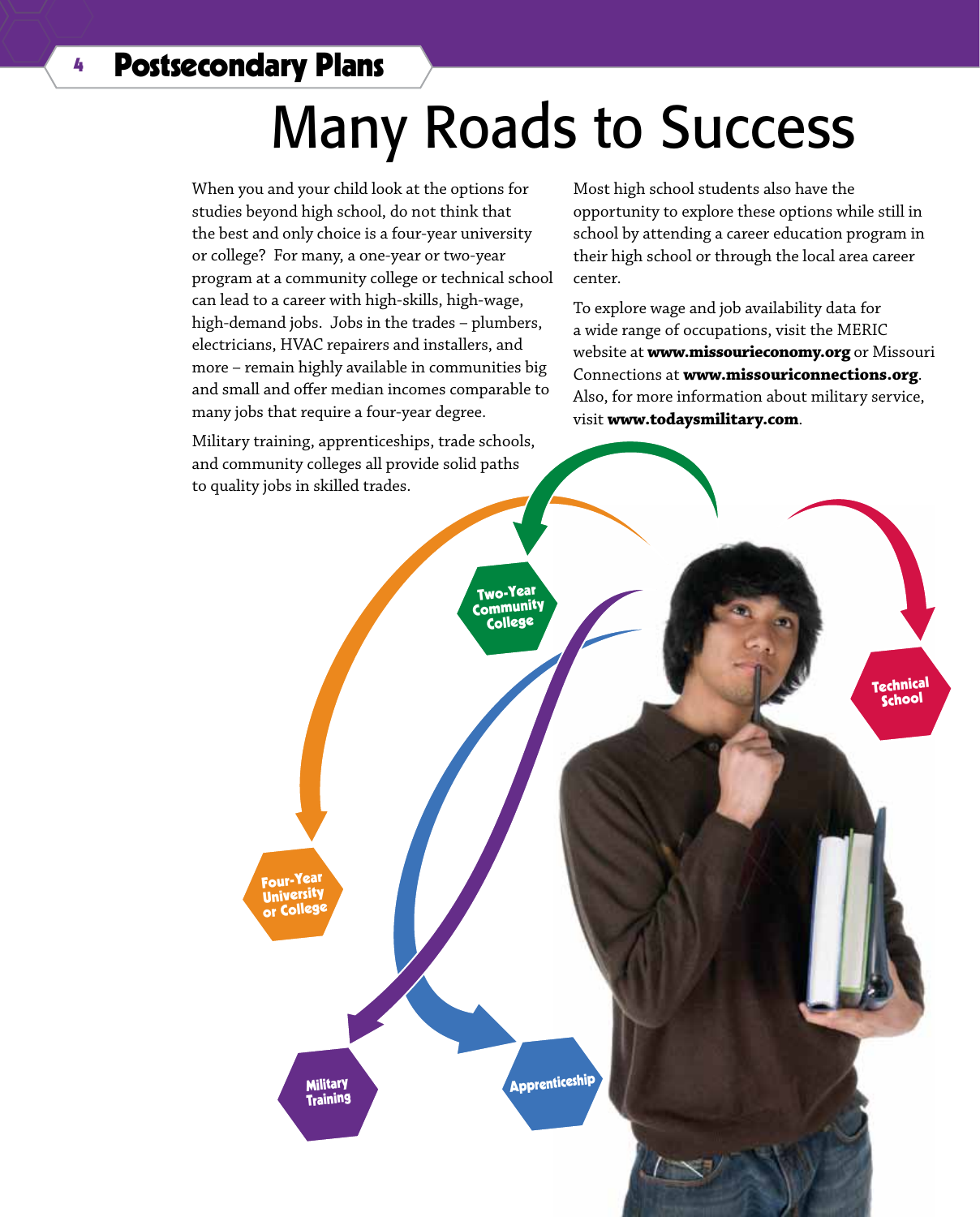# **Career Planning Tips 5**

# Get a Lead on the Future

#### Senior Year Math

Many educational experts, including the Southern Regional Education Board, recommend that all high school seniors take math courses. Maintaining math skills requires practice, and the best way to get that practice is to continue taking math courses.

#### Remedial Coursework

More than a third of students continuing to a university or a community college in Missouri are encouraged to take remedial courses. Why pay for remedial classes that do not earn college credit? Enrolling in rigorous high school courses and taking entrance exams as early as possible will help your child avoid costly and time-consuming remedial courses.

#### A+ Schools Program

Many of Missouri's high schools take part in the A+ Schools Program. Under this program, qualifying students can receive two year's tuition at a Missouri public community college or technical school. Check with your school for more information.

### Earning College Credit

There are many ways for students to earn college credit while in high school. Whether through Advanced Placement courses, dual credit courses, or articulated credit for career education, many high schools offer multiple opportunities for students to earn college credit. Some students can graduate with a full semester of college credit or more.

#### Access Missouri Program

Access Missouri is a need-based financial assistance program that helps students pay to attend a Missouri postsecondary institution. This program is available at most Missouri postsecondary institutions and can be transferred to any participating institution. For more information, visit the MDHE website at **www.dhe.mo.gov**.



## Start Early

Missouri public schools encourage students to start planning early. All Missouri sixth-grade students must complete a Personal Plan of Study. An annual Personal Plan of Study review is a great opportunity to make sure your child's course planning matches their career plans.

#### Finding Assistance

If you need assistance and additional resources to help your child be successful, ask the school if they provide resources for parents to help them understand the student experience, how to support student learning, and how to empower their student to take personal responsibility for their social and academic choices. Ask the school for:

- • A list of resources at high school and postsecondary that are available to support student both academically and socially.
- • Parent resources such as newsletters, websites, a question-answer service, email alerts, and informational events that are family oriented.
- Workshops designed for parents.
- • Parent support groups through school-parent organizations.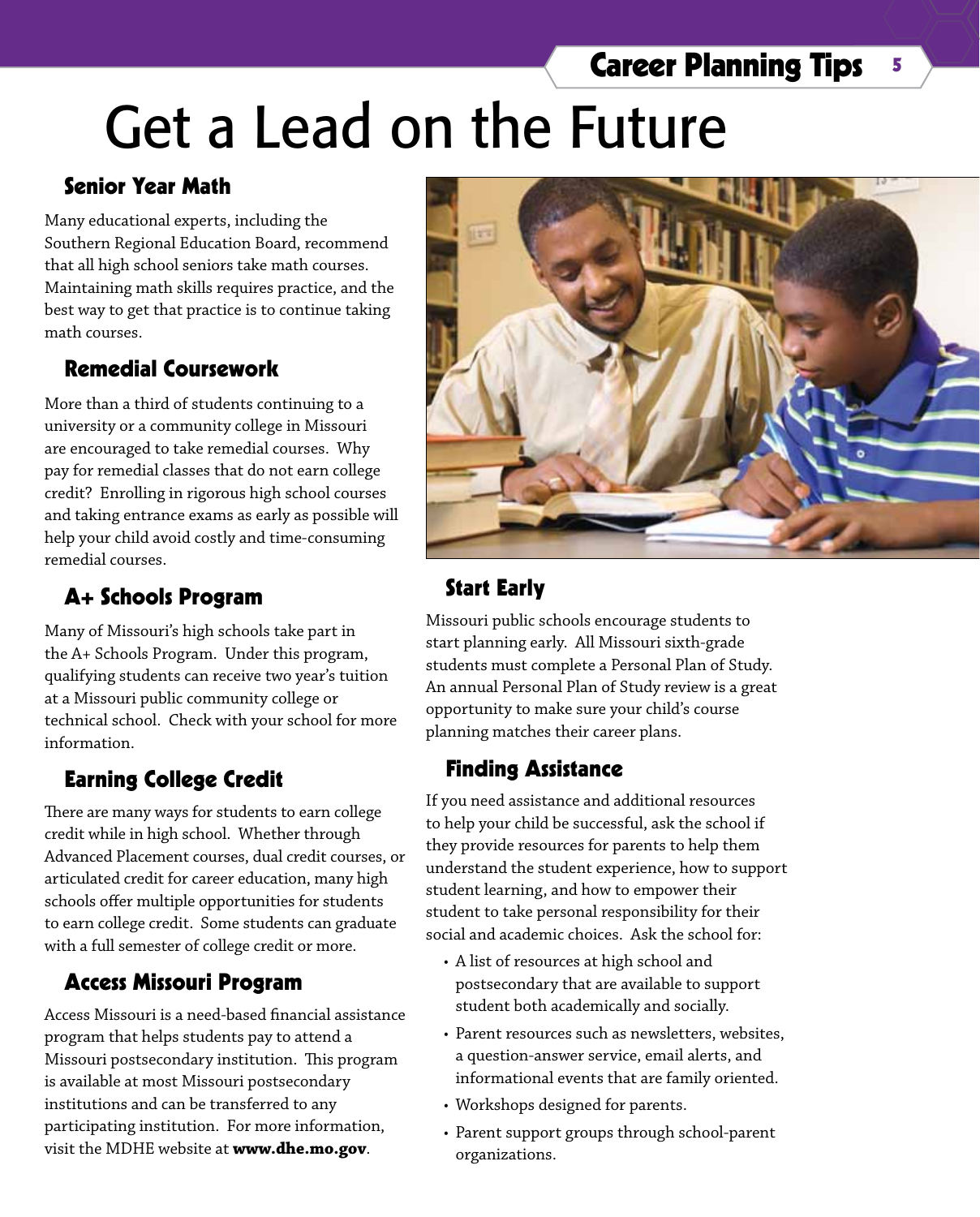## <sup>6</sup> Career Planning

# Start with the End in Mind



**PLANNING FOR THE FUTURE.** You need to think about what you expect your life to be like in 10 to 15 years. Does your chosen career path and potential job prospects match those expectations? Many young people expect to get married and raise their own family. When you think about your future career, think about the life that you want to go along with it and whether your career plans will match your expected financial needs and desires. Dig into the data. What do you expect as a starting job when you finish your education, and where do you hope to wind up in your career?

The data for the needs of a family of four comes from MERIC's Self-Sufficiency data for Moniteau County, a median county for the state of Missouri in 2009. Weekly income data is based on annual income divided into 12 four-week months.

Sources: U.S. Census Bureau, American Community Survey (2009) and Missouri Department of Economic Development (2009)

> When you go on a journey, it always helps to know where you are going and how you will get there. Whether they know it or not, your children are already on a journey toward their own future careers.

As early as possible, you should begin to help them determine where their paths should lead and how they will get there – you should help them connect the dots. Before they can connect the dots, they have to know what the dots are. The first dot is their own interests and abilities. Encourage your children to complete interest surveys. What do they like? What are they good at? After the sixth grade, all students will need to create a Personal Plan of Study that outlines their planned



coursework through high school and beyond. Their Personal Plans of Study should align with their career plans.

The next dot is education and training. The fact is, the number of jobs that require only a high school diploma and pay a familysupporting wage shrinks every year. An increasing number of jobs require a fouryear degree, but there are also many good opportunities for those who learn technical skills through community colleges, the military and apprenticeships.

There are area career centers, professional and technical schools, two-year colleges, four-year colleges and vocational rehabilitation centers in every region of the state.

Many of the programs in these schools can help establish an outstanding foundation in any Career Cluster of interest. It's important to know that many entry-level technical jobs require about the same skill level in English, math and science as a four-year college.

Within any Career Cluster, there are several options, including an apprenticeship, fouryear college, community college, the military, and on-the job training. Your child should follow this model for career development: explore, decide, plan, prepare. By making plans now, exploring career options through career organizations and the Internet, and developing a career goal, your child can get on a path to success.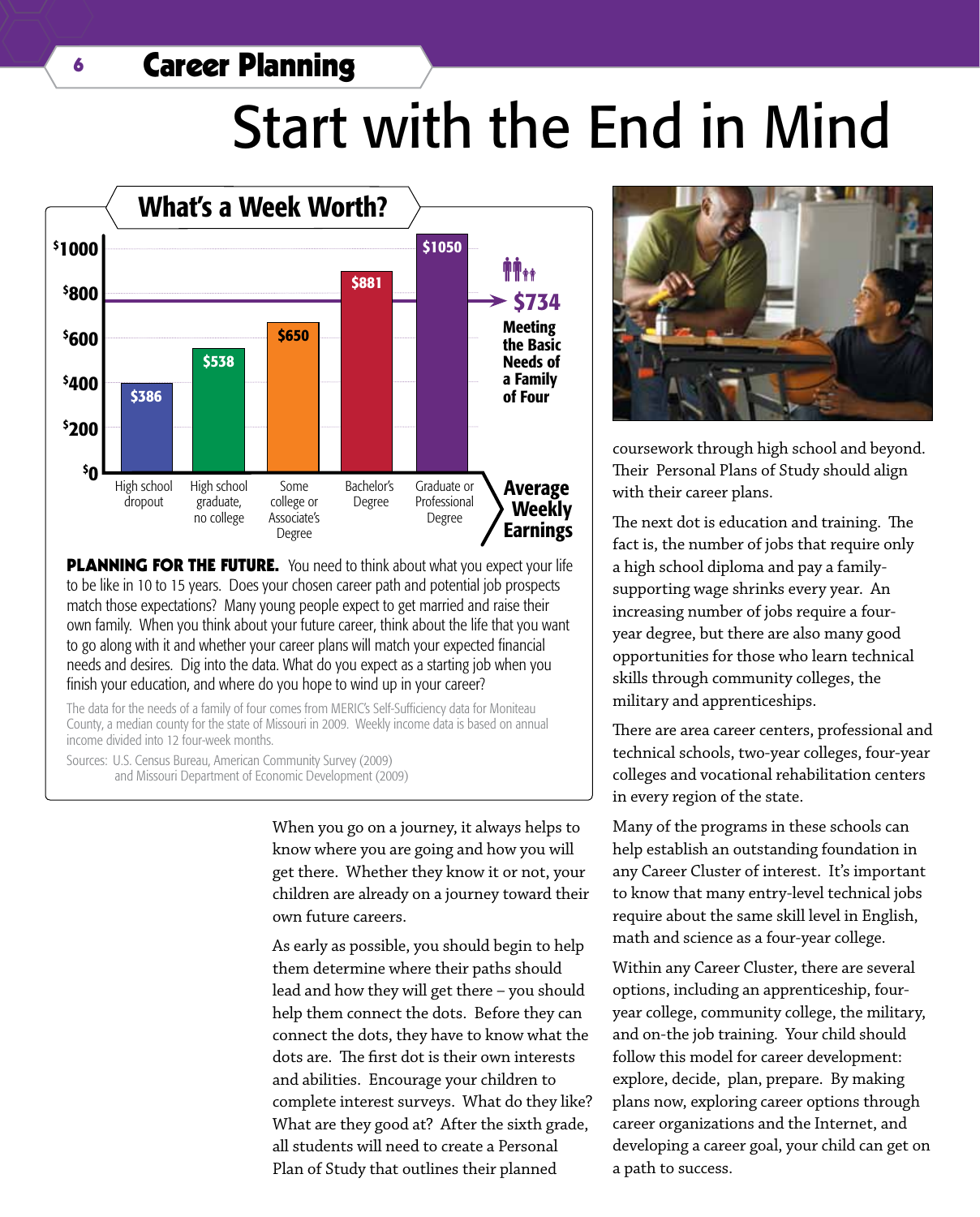## **Setting Goals** 7

# Helping Your Child Set Goals

As students go through middle school and high school, their busy schedules of school, work, afterschool activities, and social activities can crowd out time to plan or even think about a career direction. Career decisions are too important to your child's future to let them slip. By helping your child set reasonable, realistic goals for career development and helping them track their progress toward meeting those goals, you can help them move toward future career success.

#### Career Development Process

Many counselors recommend a simple process for career planning that involves a cycle of actions: assess, explore, decide, and act. Your child should start by assessing their interests, abilities, and values. Next, they should explore the different careers and educational or training programs that are available. The next step is to decide on a plan of action and put it to work. Your child should keep their plan on hand so they can remember what they decided to do and how the different pieces fit together. Once they have taken action on the plan, sit down and talk with them to assess what they have done and continue the cycle with their next steps.

#### After School Activities

There are many after school activities that can tie directly into your child's career planning. Career and technical student organizations like FFA, FBLA, FCCLA, DECA, and SkillsUSA can provide a social outlet, activities that sharpen leadership and other basic workplace skills, and provide your child with activities aligned with their career field of interest. Other community student organizations and activities can also provide a valuable way for your child to learn important basic workplace skills and learn about their career field of interest. Community organizations, religious groups, the local parks and recreation department, and volunteer groups can all provide great activities that may help your child learn basic workplace skills or explore their career field of interest.



#### Be Supportive

Take a role of supporting, rather than directing, your child's career exploration and planning process. Remember that your child's future goals are about what they hope to do. Their goals are not a reflection on you. Also, don't let setbacks stop the process. Sometimes, learning what a person doesn't want to do is as important as learning that a career path matches expectations and values.

#### Help Develop a Timeline

It may be best to develop goals on four- to sixmonth arcs. This can match up with the school schedule, going through the career development process and setting a new goal each semester and over the summer, and providing a comfortable, regular schedule for conversations about career planning.

#### Sample Goals

- Participate in career-related student or community organizations
- • Visit potential postsecondary education or training institutions
- • Volunteer in career-related activities
- • Complete a project related to career interests
- Job shadow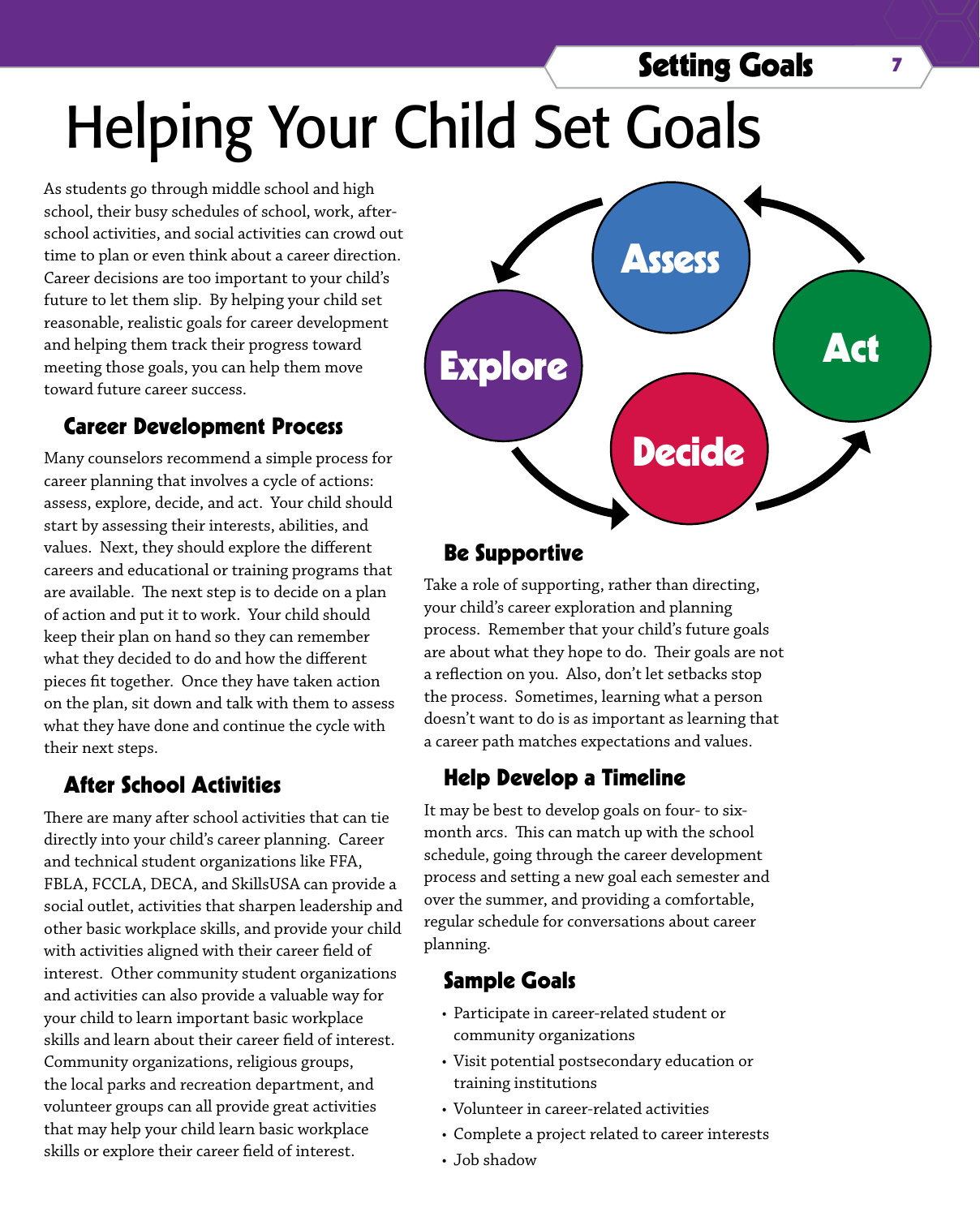## Career Development Flowchart

This flowchart offers students, educators, families and community members a sampling of recommended activities for career development. These activities are aligned with the Missouri Guidance and Counseling Grade Level Expectations and recommendations of the Career Clusters framework.

|         | <b>Student Actions*</b>                                                                                                                                                                                                                                         | <b>Family Actions</b>                                                                                                                                                                                                 | <b>Community Actions</b>                                                                                                                                                                                                                                           |  |  |
|---------|-----------------------------------------------------------------------------------------------------------------------------------------------------------------------------------------------------------------------------------------------------------------|-----------------------------------------------------------------------------------------------------------------------------------------------------------------------------------------------------------------------|--------------------------------------------------------------------------------------------------------------------------------------------------------------------------------------------------------------------------------------------------------------------|--|--|
| $K-2$   | - Recognize personal character traits.<br>- Learn the Career Paths and identify the roles and<br>importance of jobs and workers in the community.<br>- Develop individual work and study habits.                                                                | - Review your child's interests and skills.<br>- Talk about work in the community reflecting<br>his or her interests and skills.                                                                                      | - Participate in school career fairs and<br>classroom visits to help students<br>become aware of various careers.                                                                                                                                                  |  |  |
| $3 - 5$ | - Relate learning to the six Career Paths.<br>- Learn the aspects of a portfolio.<br>- Develop a respect for all work.                                                                                                                                          | - Help your child explore and experience many<br>kinds of work.<br>- Talk with your child about what you do at<br>work and the skills you need.                                                                       | - Participate in school and community<br>career exploration programs and<br>activities.<br>- Host field trips at your workplace.                                                                                                                                   |  |  |
| 6       | - Use the Career Clusters and Missouri Connections<br>as a tool for career exploration and planning.<br>- Develop a "résumé" of work experiences for<br>home and school.<br>- Create an eight-year Personal Plan of Study.                                      | - Look at the Career Paths and Career Clusters<br>with your child and explore multiple career<br>areas.<br>- Cooperatively create a career folder of your<br>child's interests.                                       | - Coordinate with teachers and<br>counselors to talk to students<br>about application and educational<br>expectations from your workplace.                                                                                                                         |  |  |
| 7       | - Develop teamwork knowledge and skills.<br>- Relate personal interests, strengths and limitations<br>to educational and career plans.<br>- Use various resources to explore career and<br>educational options.<br>- Develop interview and presentation skills. | - Explore and arrange job shadowing or<br>mentoring activities for your child.<br>- With your child, explore the<br>Missouri Connections website.<br>- Help your child understand how a career<br>differs from a job. | - Participate in a job shadowing or<br>mentoring program for children.<br>- Participate in mock interviews and judge<br>student presentations.<br>- Host workplace experiences for<br>teachers.                                                                    |  |  |
| 8       | - Develop a portfolio to reflect career and<br>educational plans.                                                                                                                                                                                               | - Participate in your child's creation of a<br>personal plan of study.<br>- Arrange for your child to observe people<br>working in careers of interest.                                                               | - Help students and educators become<br><b>Field Trips</b><br>familiar with educational programs in<br>the area for your career field.                                                                                                                             |  |  |
| 9       | - Analyze school and community resources that<br>support the personal plan of study.<br>- Apply for a part-time or volunteer job to explore<br>personal career interests.                                                                                       | - Ask at school what is done to help with the<br>career planning process.<br>- Explore and help arrange service-learning<br>opportunities for your child.                                                             | - Participate in career and technical<br>education or guidance advisory<br>committees at your local school.<br>- Present school leadership with                                                                                                                    |  |  |
| 10      | - Participate in activities as a contributing member<br>of a global community.<br>- Use various resources to explore career and<br>educational options.<br>- Pursue job shadowing or work-based learning<br>related to the career field of interest. (10-12)    | - Suggest and support career decisions,<br>allowing your child flexibility to explore and<br>change.<br>- Explore and help arrange job shadowing,<br>mentoring and internship opportunities for<br>your child.        | opportunities for possible student<br>service-learning activities.<br>- Provide work-based learning, including<br>internship and job shadowing.<br>- Share opportunities and challenges of<br>job and career transitions during job<br>fairs and classroom visits. |  |  |
| 11      | - Balance school, family, and community roles.<br>- Research postsecondary options related to the<br>personal plan of study.                                                                                                                                    | - Review your child's personal plan of study<br>and opportunities for further postsecondary<br>training or education.                                                                                                 | - Talk with students about balancing<br>family, work and community roles.<br>- Provide job shadowing and internship                                                                                                                                                |  |  |
| 12      | - Respect all work as important and valuable.<br>- Understand levels of available education related to<br>the personal plan of study.                                                                                                                           | - Help your child understand the resources<br>and skills needed to fulfill his or her career<br>and life goals.                                                                                                       | opportunities to educators.<br>- Serve as a workplace mentor for<br>students.                                                                                                                                                                                      |  |  |
| 13      | - Pursue career and life goals through appropriate<br>education and training.                                                                                                                                                                                   | - Identify resources to help your student pursue<br>his or her career and life goals.                                                                                                                                 | - Participate in activities that help<br>schools and businesses align graduate<br>expectations and outcomes.                                                                                                                                                       |  |  |
| 14      | - Continue to update career portfolio based on<br>postsecondary activities.<br>- Participate in an internship or other volunteer<br>service related to the chosen field of study.                                                                               | - Provide understanding feedback as your child<br>navigates the challenges of postsecondary<br>studies and a career.                                                                                                  | - Provide internship opportunities for<br>postsecondary students in related fields<br>of study.<br>- Participate in career fairs at local<br>community colleges and universities.                                                                                  |  |  |

renticı

Job Shadowing & Mentoring

Job Shadowing & Mentoring

\*Based on the Missouri Guidance and Counseling Grade Level Expectations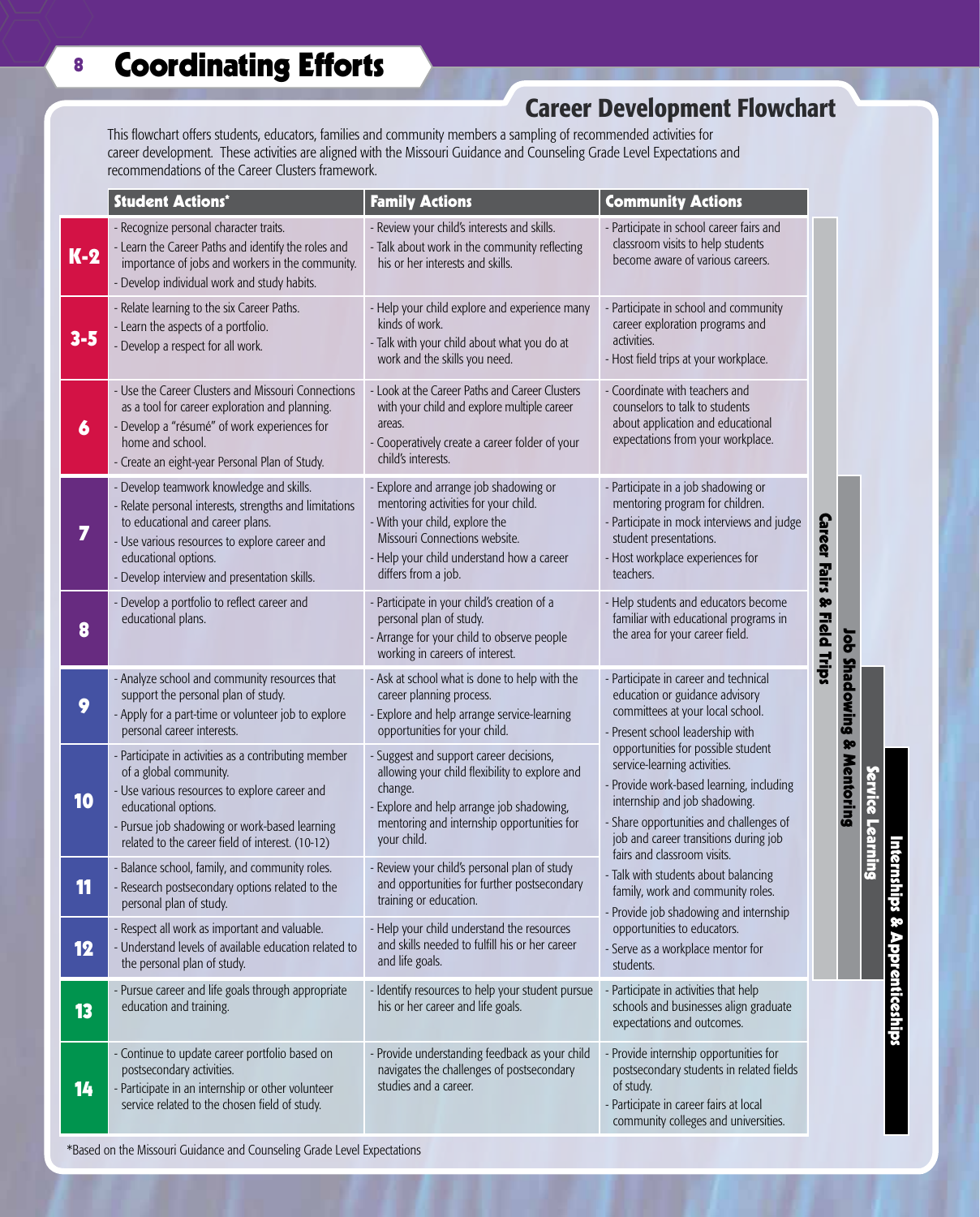# Tools to Explore 9 Exploring Careers and Training

Very often, our views of jobs and careers are shaped not by facts, but by impressions, stereotypes, and what we see on television or in movies. When it comes to your child's decisions about future careers, they should be based on facts. Luckily, there are many ways to gather information about careers and about educational programs from apprenticeships to four-year universities.

#### Career Clusters

The Career Clusters framework provides a model to organize occupations into 16 groups or clusters of similar careers. Missouri schools have adopted the Career Clusters model for career exploration. You can learn more about the Career Clusters or print a career interest survey for your child to complete by visiting **www.careerclusters.org**. To view or print the interest survey, click on 'Resources' in the menu, then 'Interest Survey Activity' in the submenu.

#### Missouri Connections

Also available for all K-12 students in our state is the Missouri Connections website. This service provides more in-depth interest and skill surveys, as well as wide ranging information about occupations and educational programs after high school. If your student does not already have a login ID and password, talk with the counselor in your school. Missouri Connections is online at **www.missouriconnections.org**.

#### Career Exploration Tool

The Missouri Economic Research and Information Center, in cooperation with the Office of Social and Economic Data Analysis, has created an additional tool to explore occupations and connect them with education and training opportunities in Missouri. This tool includes regional data, a computerized interest profiler, work interest profiler, salary and availability information about many occupations, and information about green jobs. The Missouri Career Exploration Tool is available at

**http://apps.oseda.missouri.edu/MOWorkKeys**.



#### Higher Education

The Missouri Department of Higher Education provides students and parents with helpful information on planning and paying for college. To access this information, visit MDHE's website at **www.dhe.mo.gov**, and click on the 'Planning and Paying for College' tab.

#### Job Shadowing & Career Mentors

While resources are not uniform throughout the state, job shadowing experiences and career mentors can provide first-hand information that no online experience can offer. Groundhog Day (February 2) is a nationally-recognized day for job shadowing. While many businesses participate on Groundhog Day, a job shadowing experience can be scheduled any time of the year. Also, some schools provide or facilitate job shadowing experiences. Your school's counselor may have valuable information to facilitate these opportunities. Initiating a job shadowing experience in high school is a great way for students to develop networking skills needed later in life.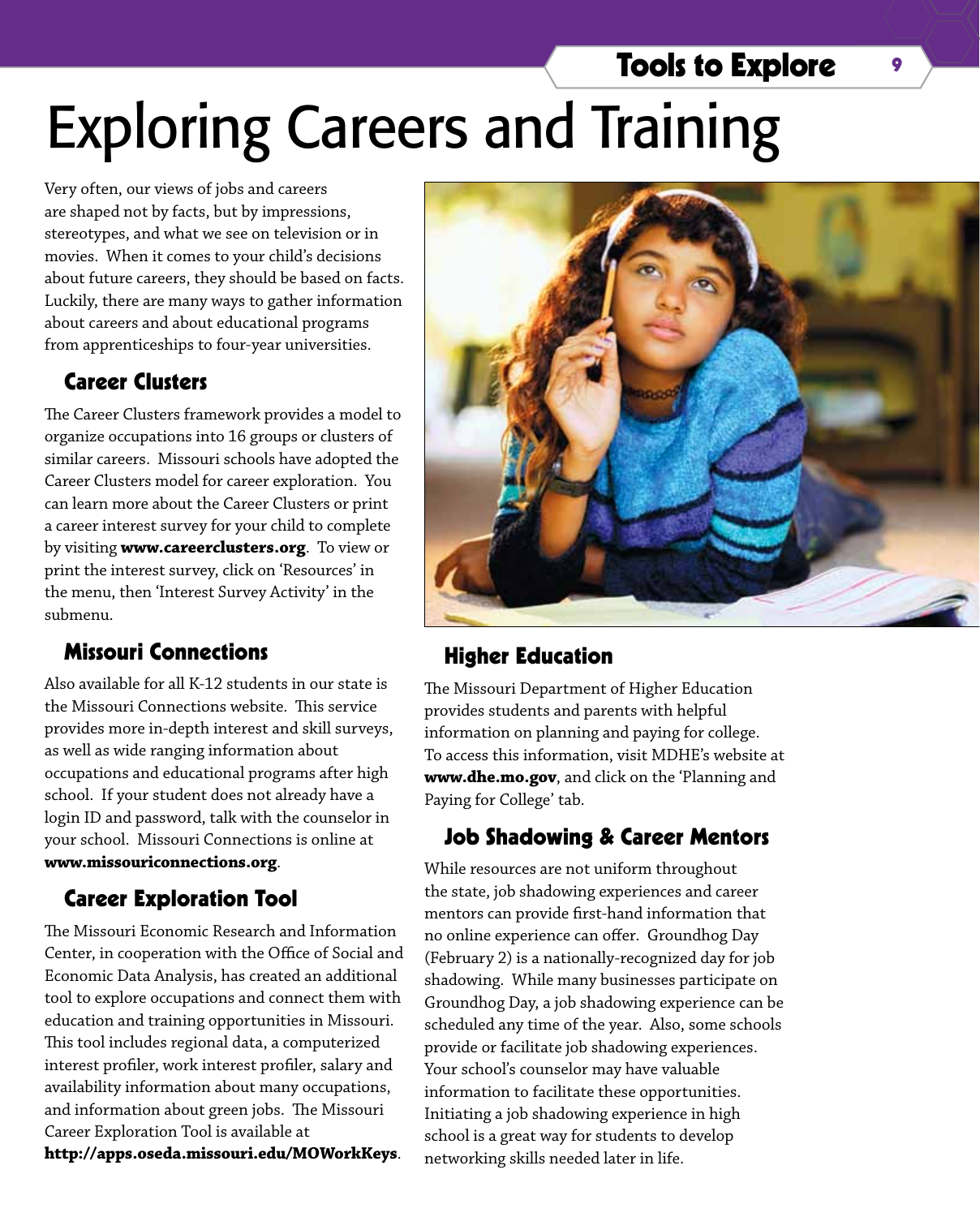## <sup>10</sup> Career Clusters

#### Career Paths

Missouri has identified six Career Paths as a way to help elementary and middle school students become aware of and explore careers in a logical and meaningful way.

#### Career Clusters

Missouri uses 16 Career Clusters as a way of organizing occupations and careers to assist educators in tailoring rigorous coursework and related activities for all students. The Career Clusters include all occupations, even those not usually found in career and technical education. Career Clusters may be used beginning in grades 7, 8 or 9, and can continue as a framework for educational planning through postsecondary education.

#### Career Pathways

Occupations within a Career Cluster are further grouped according to shared commonalities such as skill sets or common roles. This grouping is called a Career Pathway. Each cluster contains two to seven Career Pathways. Career Pathways assist educators in the development of a coordinated and non-duplicative sequence of courses that identifies both secondary and postsecondary education elements; includes challenging academic and career and technical education content; and culminates in one or more of the following: technical skill proficiency, a credential, a certificate, or a degree at the secondary or postsecondary level.

### Knowledge & Skill Statements

Knowledge and skill statements represent the skills and knowledge, both academic and technical, that all students should achieve for a given career area.

#### Arts, A/V Technology and Communications

**Audio and Video Technology and Film Printing Technology Visual Arts Performing Arts Journalism and Broadcasting Telecommunications**

#### Information Technology

**Network Systems Information Support and Services Web and Digital Communications Programming and Software Development**

#### Business Management and Administration

#### **General Management Human Resources Management Business Information Management Operations Management**

Marketing

**Marketing Management Marketing Communications Marketing Research Professional Sales Merchandising**

**Administrative Support**

#### Finance

**Securities and Investments Business Finance Banking Services Insurance Accounting**

#### Health Science

**Biotechnology Research and Development Therapeutic Services Diagnostics Services Health Informatics Support Services**

Healt

**Health Pat<sup>h</sup>**

## Arts & Communication

**Creative Path**

#### Know Ac: **Ethics & Legal Responsibilities Systems Informational Technology Applications** <sub>1</sub>formatic<br>Employa <sub>:</sub>mploya<br>Problen <sub>oblen</sub><br>Safet

# Business,<br>
Management &<br>
Technology

**Business Path**

Na<br>Na

Ag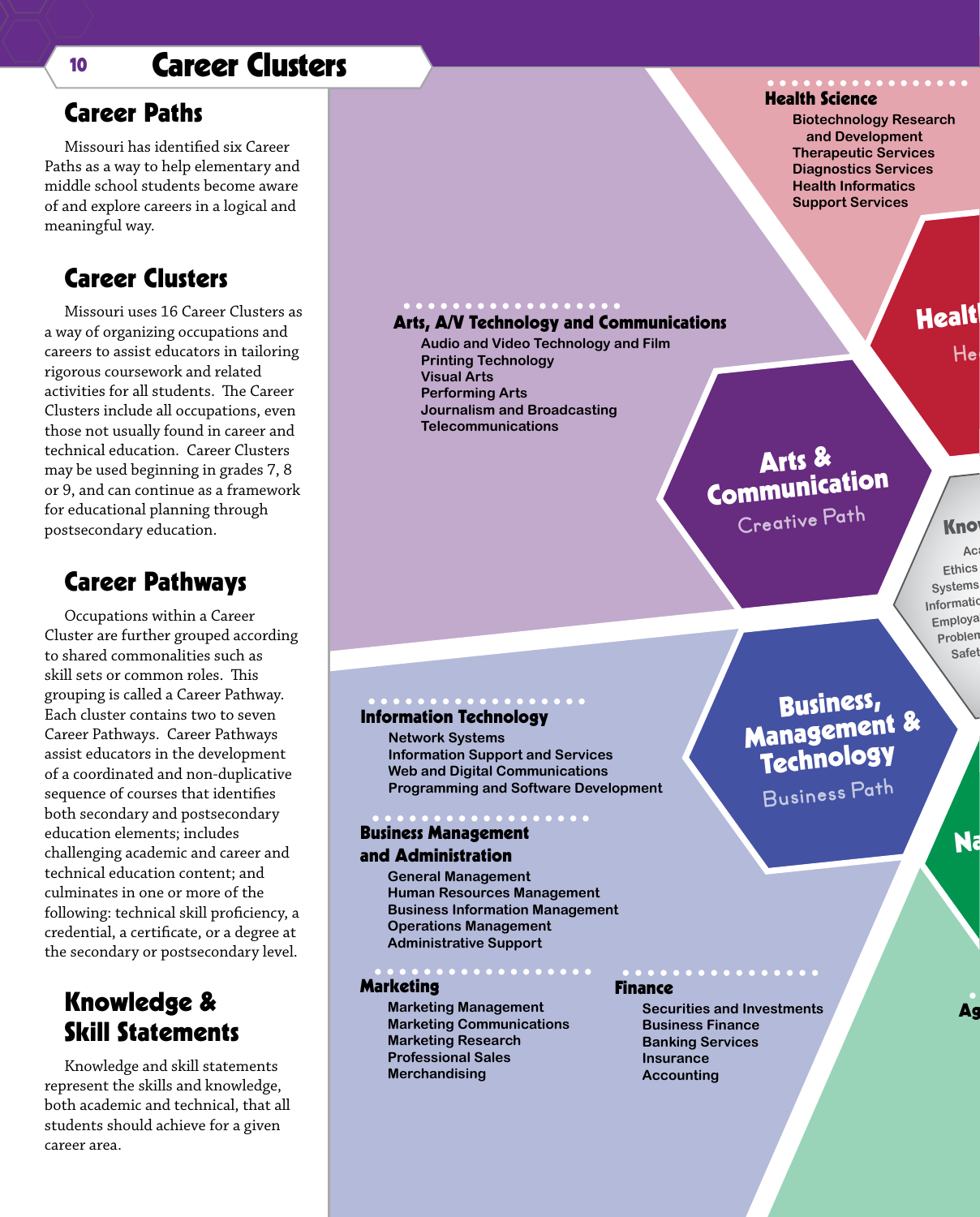## Career Clusters 11

#### Transportation, Distribution and Logistics

#### Manufacturing **Production**

**Manufacturing Production Process Development Maintenance, Installation and Repair Quality Assurance Logistics and Inventory Control Health, Safety and Environmental Assurance**

**Transportation Operations Logistics, Planning and Management Services Warehousing and Distribution Center Operations Facility and Mobile Equipment Maintenance Transportation Systems and Infrastructure Planning, Management and Regulation Health, Safety and Environmental Management Sales and Services**

#### Science, Technology, Engineering and Mathematics

**Engineering and Technology Science and Math**

#### Architecture and Construction

**Design and Pre-Construction Construction Maintenance and Operations**

#### Human Services

**Early Childhood Development and Services Counseling and Mental Health Services Family and Community Services Personal Care Services Consumer Services**

#### Hospitality and Tourism

**Restaurants and Food and Beverage Services Recreation, Amusement and Attractions Travel and Tourism Lodging**

#### Government and Public Administration

**Public Management and Administration Governance National Security Foreign Service Planning Revenue and Taxation Regulation**

#### Law, Public Safety, Corrections and Security

**Correction Services Emergency and Fire Management Services Security and Protective Services Law Enforcement Services Legal Services**

#### Education and Training

**Administration and Administrative Support Professional Support Services Teaching and Training**

# h Services

**Health Pat<sup>h</sup>**

Essential wledge & Skills

## Industrial & Engineering **Technology**

**Building & Fixing Path**

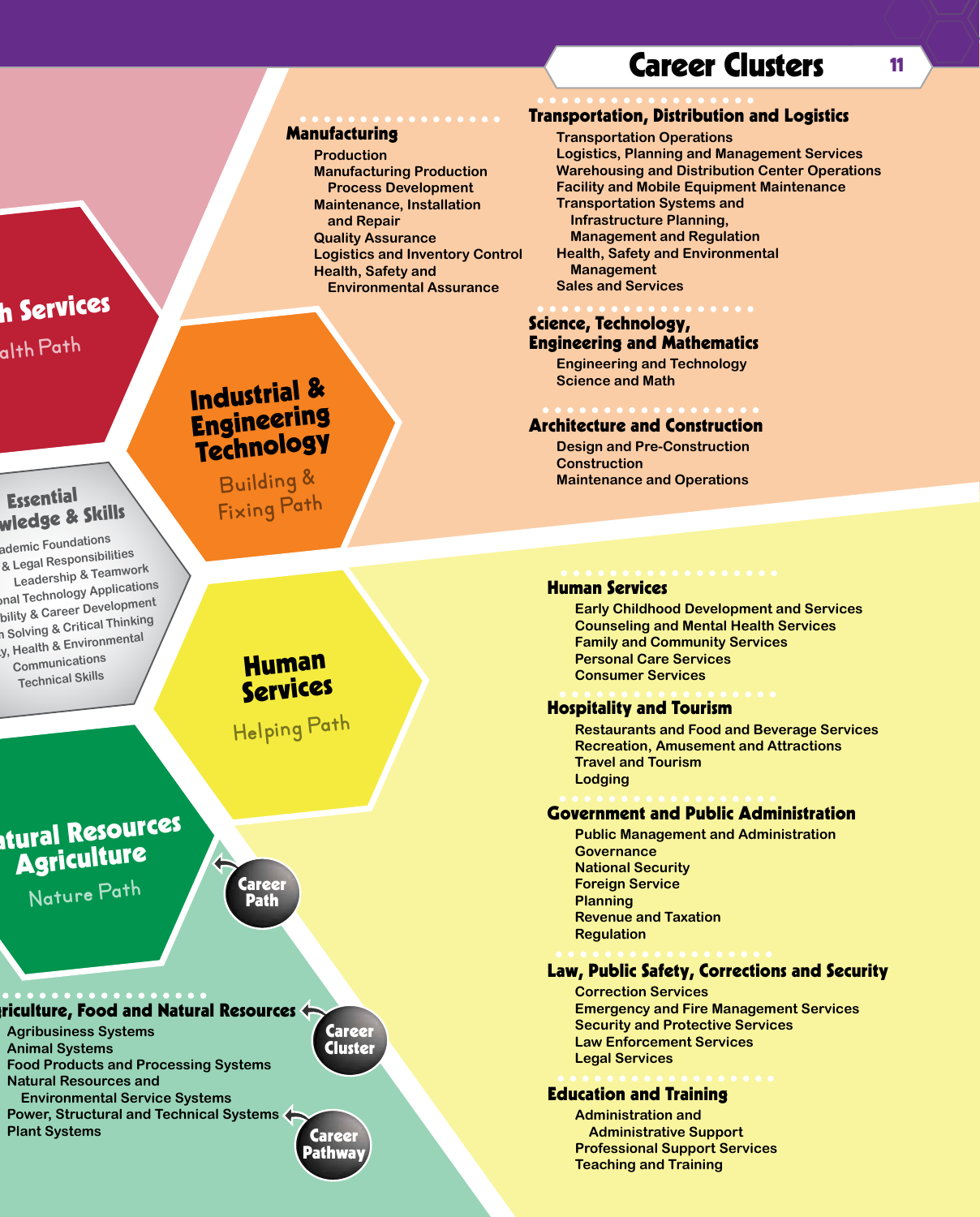## <sup>12</sup> Personal Plans of Study

# School and Your Child's Planning



**THE ROAD TO RICHES IS PAVED BY EDUCATION —** The more education you have, the more money you are likely to make and the less likely you are to be unemployed, or so the data suggest. In 2009, Missouri workers age 25 to 64 with a high school diploma earned an average of \$25,838 per year, while those with a bachelor's degree earned an average of \$42,305 per year and those with a graduate or professional degree earned an annual average of \$52,551. Unemployment was nearly twice as high for Missourians who did not complete high school than for those with a high school diploma or GED® credential.

Source: U.S. Census Bureau, American Community Survey (2009) Note: Earnings represented in 2009 inflation-adjusted dollars



During elementary school your child was probably exposed to some career awareness activities, learning about what work is and the different kinds of jobs that people have.

In middle school, students should continue this process by exploring their own interests and abilities and how those interests and abilities could be used in different career clusters.

Before leaving middle school, they should have a pretty good idea of some possible career options and some knowledge about educational opportunities available after high school including colleges, community colleges, apprenticeships, military, and onthe-job training.

They should also learn how high school can help them develop knowledge and skills, and gain experiences to make a successful postsecondary transition.

Middle school is a time of exploration. It is also a good time for students to begin some initial planning as it relates to their educational program. Learning how to plan and monitor educational plans is a key skill that will help students make the most of their middle and high school years. At some point during middle school, students will begin to develop their own personal plans of study that will be based on school requirements and their own personal goals and aspirations.

Personal Plans of Study are reviewed at least annually and revised as necessary to reflect any changes in students' career and educational goals. Students are never "locked in" to one Personal Plan of Study–helping students with the review and revision process is an important component of a school's guidance and counseling program.

Students and their families play a central role in the development of Personal Plans of Study, but school counselors and teachers also have an important role to play in providing guidance and support throughout students' high school careers.

Personal Plans of Study are more than just a listing of courses taken in high school. School organizations, community activities, and relevant work experience incorporated into Personal Plans of Study give students practical experience to hone skills learned in the classroom and to develop personal qualities such as leadership and teamwork.

Students who have clear goals and see relevance in their school work and who are actively involved in positive activities outside of the classroom invariably do better in school. Parents, students, and the school work hand in hand in developing personal plans of study that are rigorous yet relevant for students and that provide them with the knowledge and skills to make that important next step after high school.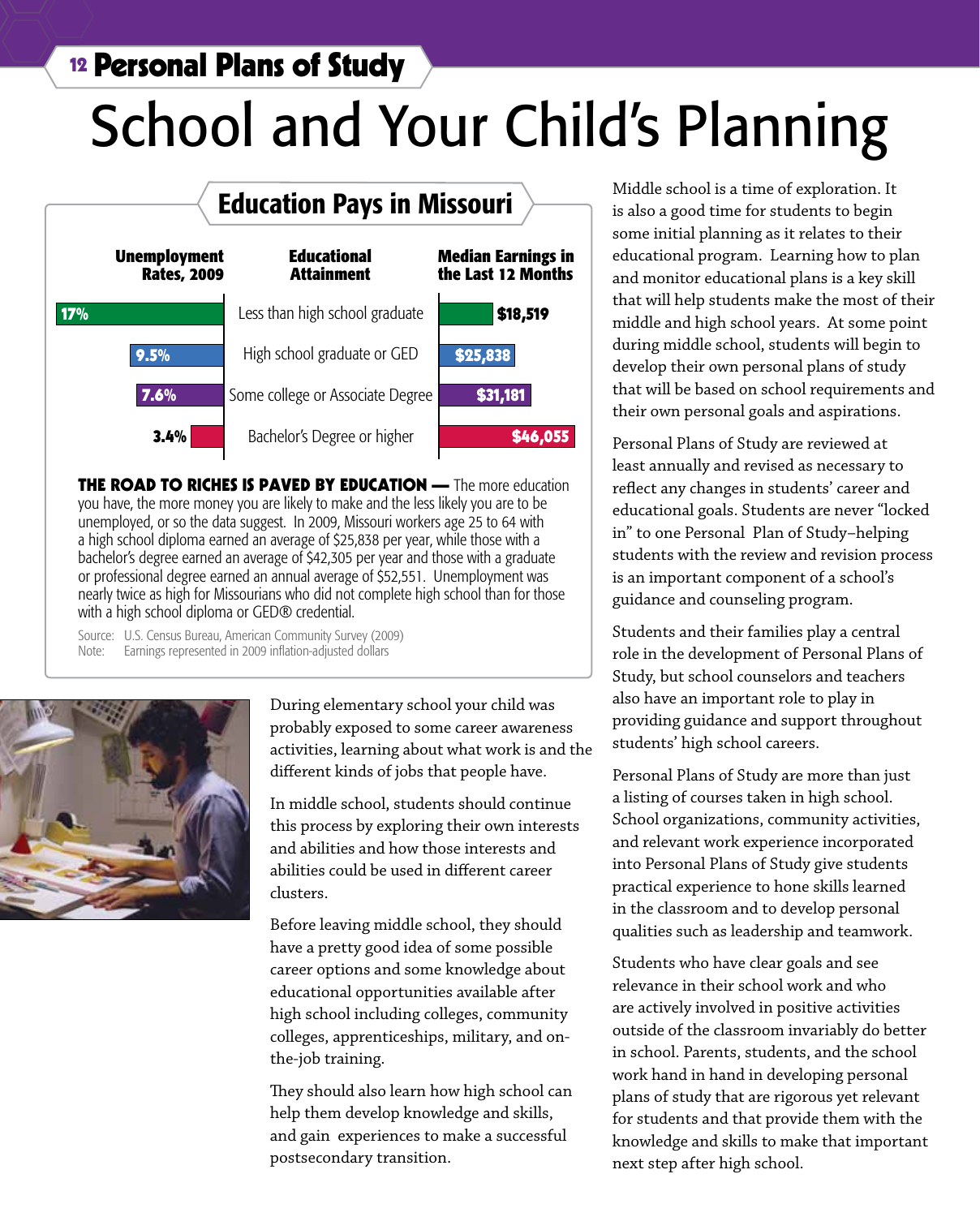## Planning Sheet 13

# Create a Career Action Plan

## Student Completes

#### Career Clusters or Career Path of Interest

Contact your school counselor for a Career Clusters Interest Survey or the Career Path Interest Survey if you have not already completed one. Career interest surveys are also available at www.missouriconnections.org.

\_\_\_\_\_\_\_\_\_\_\_\_\_\_\_\_\_\_\_\_\_\_\_\_\_\_\_\_\_\_\_\_\_\_\_\_\_\_\_\_\_\_\_\_\_\_ \_\_\_\_\_\_\_\_\_\_\_\_\_\_\_\_\_\_\_\_\_\_\_\_\_\_\_\_\_\_\_\_\_\_\_\_\_\_\_\_\_\_\_\_\_\_ \_\_\_\_\_\_\_\_\_\_\_\_\_\_\_\_\_\_\_\_\_\_\_\_\_\_\_\_\_\_\_\_\_\_\_\_\_\_\_\_\_\_\_\_\_\_

#### This Year, I Learned the Most About Myself When I ... \_\_\_\_\_\_\_\_\_\_\_\_\_\_\_\_\_\_\_\_\_\_\_\_\_\_\_\_\_\_\_\_\_\_\_\_\_\_\_\_\_\_\_\_\_\_

\_\_\_\_\_\_\_\_\_\_\_\_\_\_\_\_\_\_\_\_\_\_\_\_\_\_\_\_\_\_\_\_\_\_\_\_\_\_\_\_\_\_\_\_\_\_ \_\_\_\_\_\_\_\_\_\_\_\_\_\_\_\_\_\_\_\_\_\_\_\_\_\_\_\_\_\_\_\_\_\_\_\_\_\_\_\_\_\_\_\_\_\_

#### Interest Survey Results

Write down a brief summary of the results of interest surveys from Missouri Connections, EXPLORE, PLAN, ASVAB, or other assessments. Your child's school counselor can provide assessment results.

\_\_\_\_\_\_\_\_\_\_\_\_\_\_\_\_\_\_\_\_\_\_\_\_\_\_\_\_\_\_\_\_\_\_\_\_\_\_\_\_\_\_\_\_\_\_ \_\_\_\_\_\_\_\_\_\_\_\_\_\_\_\_\_\_\_\_\_\_\_\_\_\_\_\_\_\_\_\_\_\_\_\_\_\_\_\_\_\_\_\_\_\_ \_\_\_\_\_\_\_\_\_\_\_\_\_\_\_\_\_\_\_\_\_\_\_\_\_\_\_\_\_\_\_\_\_\_\_\_\_\_\_\_\_\_\_\_\_\_ \_\_\_\_\_\_\_\_\_\_\_\_\_\_\_\_\_\_\_\_\_\_\_\_\_\_\_\_\_\_\_\_\_\_\_\_\_\_\_\_\_\_\_\_\_\_

#### $\Box$  These sound right to me.

#### My Dream Job

What would be your personal dream job? What kind of preparation (college, community college, apprenticeship, professional organization, certification, workshop, etc.) would you need to land the job? If you were to look in your community for a similar job, what company could you contact for information or to job shadow?

| The job:          |  |
|-------------------|--|
| Preparation:      |  |
| Job outlook:      |  |
| Average salary:   |  |
| Job shadow sites: |  |
|                   |  |

Is your Personal Plan of Study helping you plan toward your dream job?:  $\Box$  Yes  $\Box$  No

\_\_\_\_\_\_\_\_\_\_\_\_\_\_\_\_\_\_\_\_\_\_\_\_\_\_\_\_\_\_\_\_\_

#### Missouri Connections Website

Your child may request a login from their school counselor.

User name:

Password:

## Student & Parent Complete Together

#### College or Training Program of Interest

Identify at least one college or training program that connects with your personal career interests and goals. Indicate where the college or program is located and list the entrance requirements for this college or program.

\_\_\_\_\_\_\_\_\_\_\_\_\_\_\_\_\_\_\_\_\_\_\_\_\_\_\_\_\_\_\_\_\_\_\_\_\_\_\_\_\_\_\_\_\_\_ \_\_\_\_\_\_\_\_\_\_\_\_\_\_\_\_\_\_\_\_\_\_\_\_\_\_\_\_\_\_\_\_\_\_\_\_\_\_\_\_\_\_\_\_\_\_ \_\_\_\_\_\_\_\_\_\_\_\_\_\_\_\_\_\_\_\_\_\_\_\_\_\_\_\_\_\_\_\_\_\_\_\_\_\_\_\_\_\_\_\_\_\_

\_\_\_\_\_\_\_\_\_\_\_\_\_\_\_\_\_\_\_\_\_\_\_\_\_\_\_\_\_\_\_\_\_\_\_\_\_\_\_\_\_\_\_\_\_\_ \_\_\_\_\_\_\_\_\_\_\_\_\_\_\_\_\_\_\_\_\_\_\_\_\_\_\_\_\_\_\_\_\_\_\_\_\_\_\_\_\_\_\_\_\_\_ \_\_\_\_\_\_\_\_\_\_\_\_\_\_\_\_\_\_\_\_\_\_\_\_\_\_\_\_\_\_\_\_\_\_\_\_\_\_\_\_\_\_\_\_\_\_ \_\_\_\_\_\_\_\_\_\_\_\_\_\_\_\_\_\_\_\_\_\_\_\_\_\_\_\_\_\_\_\_\_\_\_\_\_\_\_\_\_\_\_\_\_\_ \_\_\_\_\_\_\_\_\_\_\_\_\_\_\_\_\_\_\_\_\_\_\_\_\_\_\_\_\_\_\_\_\_\_\_\_\_\_\_\_\_\_\_\_\_\_

\_\_\_\_\_\_\_\_\_\_\_\_\_\_\_\_\_\_\_\_\_\_\_\_\_\_\_\_\_\_\_\_\_\_\_\_\_\_\_\_\_\_\_\_\_\_ \_\_\_\_\_\_\_\_\_\_\_\_\_\_\_\_\_\_\_\_\_\_\_\_\_\_\_\_\_\_\_\_\_\_\_\_\_\_\_\_\_\_\_\_\_\_ \_\_\_\_\_\_\_\_\_\_\_\_\_\_\_\_\_\_\_\_\_\_\_\_\_\_\_\_\_\_\_\_\_\_\_\_\_\_\_\_\_\_\_\_\_\_ \_\_\_\_\_\_\_\_\_\_\_\_\_\_\_\_\_\_\_\_\_\_\_\_\_\_\_\_\_\_\_\_\_\_\_\_\_\_\_\_\_\_\_\_\_\_

\_\_\_\_\_\_\_\_\_\_\_\_\_\_\_\_\_\_\_\_\_\_\_\_\_\_\_\_\_\_\_\_\_\_\_\_\_\_\_\_\_\_\_\_\_\_ \_\_\_\_\_\_\_\_\_\_\_\_\_\_\_\_\_\_\_\_\_\_\_\_\_\_\_\_\_\_\_\_\_\_\_\_\_\_\_\_\_\_\_\_\_\_ \_\_\_\_\_\_\_\_\_\_\_\_\_\_\_\_\_\_\_\_\_\_\_\_\_\_\_\_\_\_\_\_\_\_\_\_\_\_\_\_\_\_\_\_\_\_ \_\_\_\_\_\_\_\_\_\_\_\_\_\_\_\_\_\_\_\_\_\_\_\_\_\_\_\_\_\_\_\_\_\_\_\_\_\_\_\_\_\_\_\_\_\_

\_\_\_\_\_\_\_\_\_\_\_\_\_\_\_\_\_\_\_\_\_\_\_\_\_\_\_\_\_\_\_\_\_\_\_\_\_\_\_\_\_\_\_\_\_\_ \_\_\_\_\_\_\_\_\_\_\_\_\_\_\_\_\_\_\_\_\_\_\_\_\_\_\_\_\_\_\_\_\_\_\_\_\_\_\_\_\_\_\_\_\_\_ \_\_\_\_\_\_\_\_\_\_\_\_\_\_\_\_\_\_\_\_\_\_\_\_\_\_\_\_\_\_\_\_\_\_\_\_\_\_\_\_\_\_\_\_\_\_ \_\_\_\_\_\_\_\_\_\_\_\_\_\_\_\_\_\_\_\_\_\_\_\_\_\_\_\_\_\_\_\_\_\_\_\_\_\_\_\_\_\_\_\_\_\_ \_\_\_\_\_\_\_\_\_\_\_\_\_\_\_\_\_\_\_\_\_\_\_\_\_\_\_\_\_\_\_\_\_\_\_\_\_\_\_\_\_\_\_\_\_\_ \_\_\_\_\_\_\_\_\_\_\_\_\_\_\_\_\_\_\_\_\_\_\_\_\_\_\_\_\_\_\_\_\_\_\_\_\_\_\_\_\_\_\_\_\_\_ \_\_\_\_\_\_\_\_\_\_\_\_\_\_\_\_\_\_\_\_\_\_\_\_\_\_\_\_\_\_\_\_\_\_\_\_\_\_\_\_\_\_\_\_\_\_ \_\_\_\_\_\_\_\_\_\_\_\_\_\_\_\_\_\_\_\_\_\_\_\_\_\_\_\_\_\_\_\_\_\_\_\_\_\_\_\_\_\_\_\_\_\_ \_\_\_\_\_\_\_\_\_\_\_\_\_\_\_\_\_\_\_\_\_\_\_\_\_\_\_\_\_\_\_\_\_\_\_\_\_\_\_\_\_\_\_\_\_\_ \_\_\_\_\_\_\_\_\_\_\_\_\_\_\_\_\_\_\_\_\_\_\_\_\_\_\_\_\_\_\_\_\_\_\_\_\_\_\_\_\_\_\_\_\_\_ \_\_\_\_\_\_\_\_\_\_\_\_\_\_\_\_\_\_\_\_\_\_\_\_\_\_\_\_\_\_\_\_\_\_\_\_\_\_\_\_\_\_\_\_\_\_ \_\_\_\_\_\_\_\_\_\_\_\_\_\_\_\_\_\_\_\_\_\_\_\_\_\_\_\_\_\_\_\_\_\_\_\_\_\_\_\_\_\_\_\_\_\_ \_\_\_\_\_\_\_\_\_\_\_\_\_\_\_\_\_\_\_\_\_\_\_\_\_\_\_\_\_\_\_\_\_\_\_\_\_\_\_\_\_\_\_\_\_\_ \_\_\_\_\_\_\_\_\_\_\_\_\_\_\_\_\_\_\_\_\_\_\_\_\_\_\_\_\_\_\_\_\_\_\_\_\_\_\_\_\_\_\_\_\_\_

#### Action Plan

Goal for the next year:

Important student action step for the next three months:

Important parent action step for the next three months:

Other action steps for the year: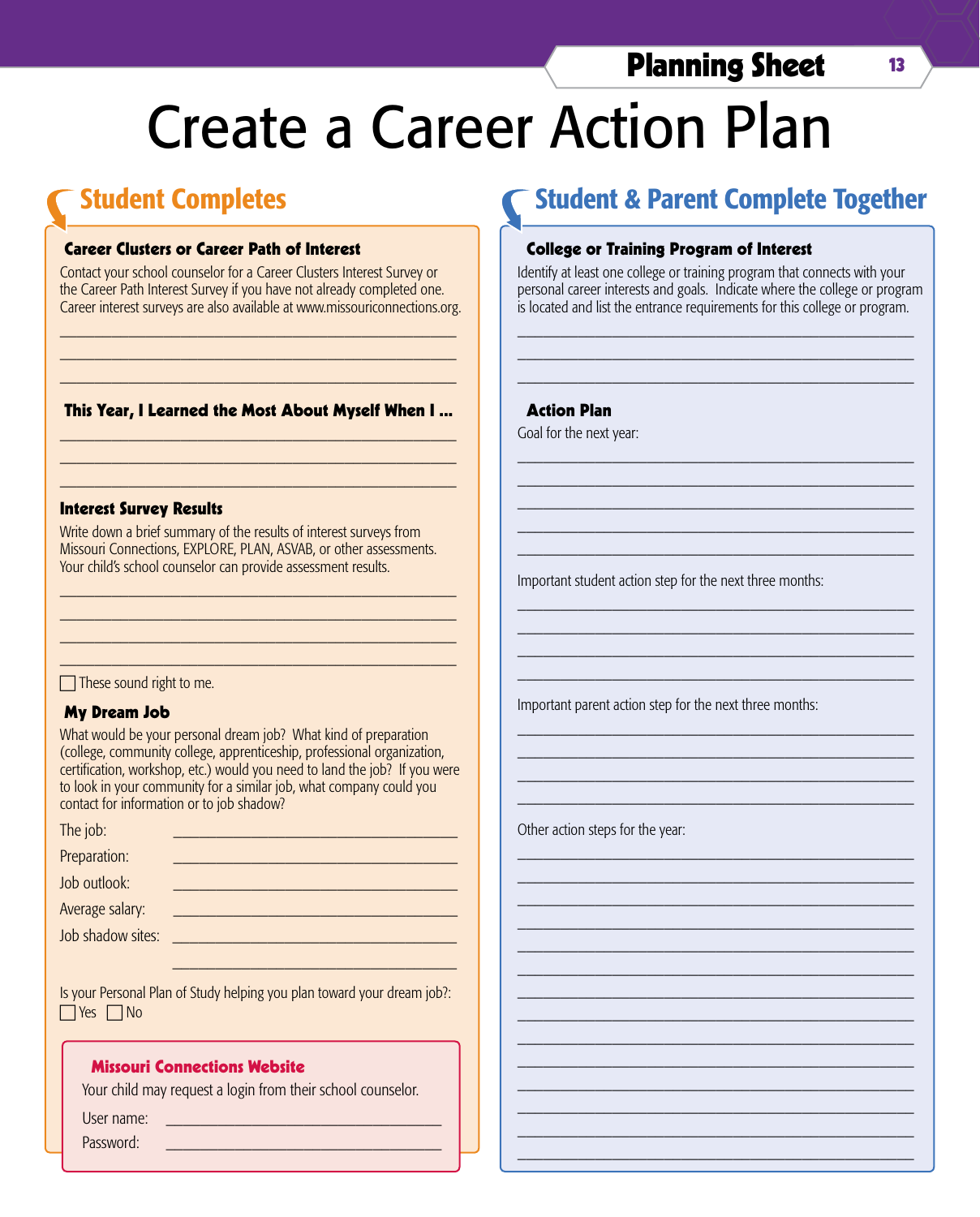# <sup>14</sup> Personal Plans of Study

|    | SALLARY A                |                                              | <b>Name:</b> Michael Turner<br><b>School:</b> Anywhere High School<br>or graduate degree | Postsecondary Goal: Associate's Degree in Nursing with<br>possible study toward a bachelor's | <b>Career Pathway:</b>            | <b>Career Path:</b><br><b>Career Cluster:</b>   | <b>Health Services</b><br><b>Health Science</b><br>Therapeutic Services |                                       |
|----|--------------------------|----------------------------------------------|------------------------------------------------------------------------------------------|----------------------------------------------------------------------------------------------|-----------------------------------|-------------------------------------------------|-------------------------------------------------------------------------|---------------------------------------|
|    | <b>English</b>           | <b>Math</b>                                  | <b>Science</b>                                                                           | <b>Social</b><br><b>Studies</b>                                                              | <b>Career</b><br><b>Education</b> | <b>Other</b><br><b>Courses</b>                  | <b>Work-Based</b><br><b>Learning</b>                                    | <b>Add</b><br><b>Acti</b>             |
| 7  | Reading<br>Language Arts | Math 7                                       | Life Science                                                                             | Social Studies                                                                               | Industrial<br>Technology          | <b>Music</b><br>Exploratory<br>Courses          | Job Shadowing<br>Volunteer                                              | $4-H$                                 |
| 8  | Language Arts            | Math 8<br>Probability &<br><b>Statistics</b> | Earth Science                                                                            | American<br>History                                                                          | Family &<br>Consumer<br>Science   | <b>Music</b><br>Art<br>Computer<br>Applications | Volunteer                                                               | $4-H$                                 |
| 9  | English I                | Algebra                                      | Physical<br>Science                                                                      | Geography /<br><b>State History</b>                                                          | Career & Family<br>Leadership     | Health / P.E.                                   | Job Shadowing<br>Volunteer                                              | Fam<br>& C<br>Lead<br>Ame             |
| 10 | English II               | Geometry                                     | <b>Biology I</b>                                                                         | World History                                                                                | Nutrition &<br>Wellness           | Health / P.E.<br><b>Fine Arts</b>               | Service-<br>Learning<br>After-School<br>Employment<br>Volunteer         | Fam<br>& C<br>Lead<br>Am <sub>6</sub> |
| 11 | English III              | Algebra II                                   | Chemistry                                                                                | U.S. History                                                                                 | Health<br>Occupations             | Personal<br>Finance                             | Internship<br>Volunteer                                                 | Hea<br>Occ<br>Stuc<br>Ame<br>Skill:   |
| 12 | English IV               | <b>Statistics</b>                            | Anatomy &<br>Physiology                                                                  | Economics /<br>Psychology                                                                    | Health<br>Occupations             | Foreign<br>Language                             | Internship<br>Volunteer                                                 | HO <sub>S</sub><br>Skill:             |
|    |                          |                                              |                                                                                          |                                                                                              | <b>Postsecondary Options</b>      |                                                 |                                                                         |                                       |

| <b>Area Career Center</b>           | <b>Community College or</b><br><b>Technical School</b> | <b>Four-Year College or</b><br><b>University</b> | <b>Others</b>       |
|-------------------------------------|--------------------------------------------------------|--------------------------------------------------|---------------------|
| <b>Certified Nursing Assistant</b>  | <b>Associate's Degree in Nursing</b>                   | <b>Nursing</b>                                   | Apprenticeship      |
| <b>Licensed Practical Nurse</b>     | Dental Hygienist                                       | <b>Athletic Trainer</b>                          | Military            |
| <b>Dental Assisting</b>             | Occupational Therapy Assistant                         | <b>Dentist</b>                                   | On-the-Job Training |
| <b>Emergency Medical Technician</b> | Paramedic                                              | <b>Dietetics</b>                                 |                     |
| Medical Laboratory Technician       | <b>Physical Therapy Assistant</b>                      | <b>Healthcare Administration</b>                 |                     |
|                                     | <b>Respiratory Care</b>                                | <b>Physical Therapy</b>                          |                     |
|                                     |                                                        | Physician                                        |                     |

**Additional Activities** 

Family, Career & Community Leaders of America

Family, Career & Community Leaders of America

Health **Occupations** Students of America SkillsUSA

HOSA SkillsUSA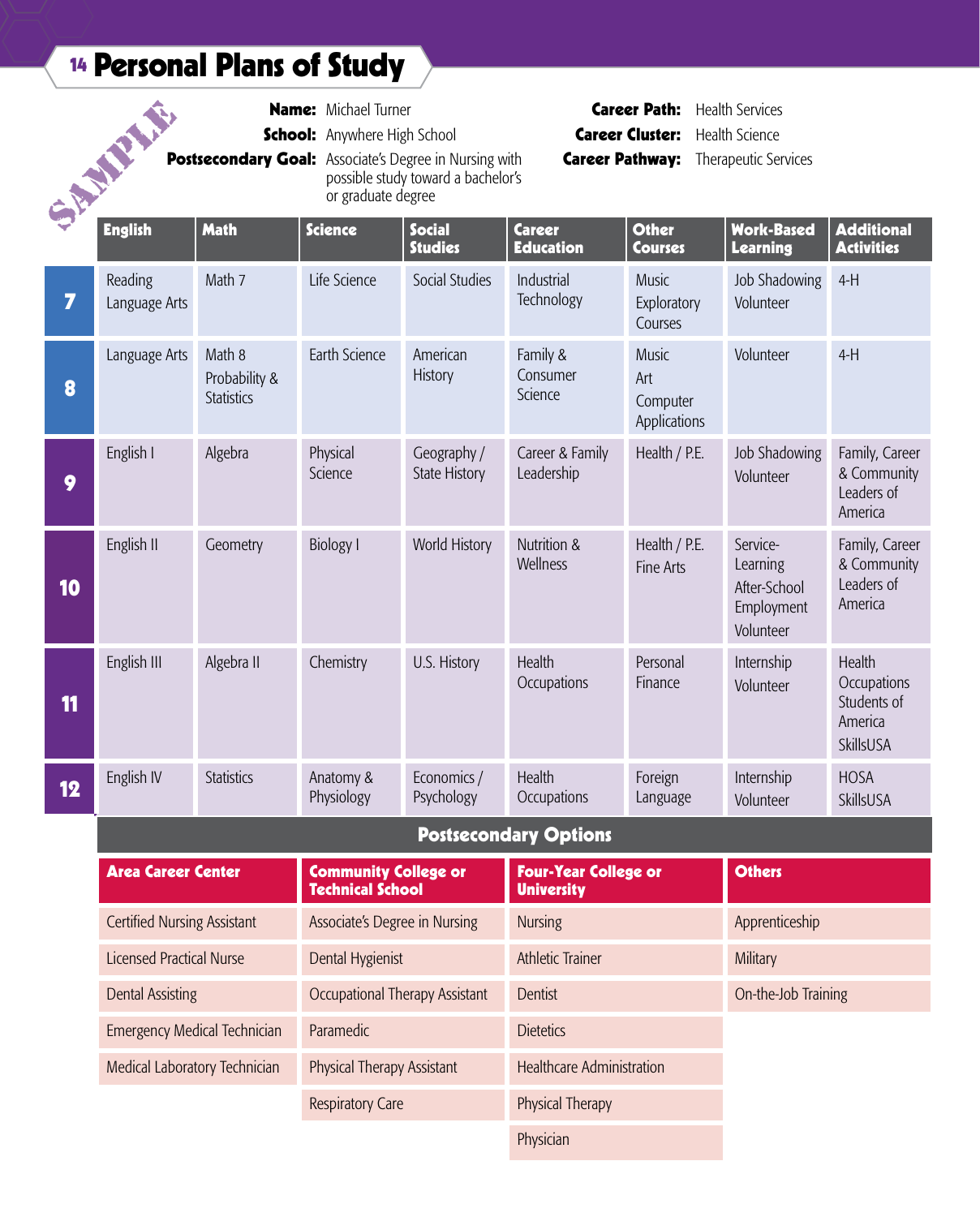# Personal Plans of Study <sup>15</sup>

| Name:                      | <b>Career Path:</b>    |  |
|----------------------------|------------------------|--|
| School:                    | <b>Career Cluster:</b> |  |
| <b>Postsecondary Goal:</b> | <b>Career Pathway:</b> |  |

|                 | <b>English</b> | <b>Math</b> | Science | Social<br>Studies | <b>Career</b><br><b>Education</b> | Other<br>Courses | Work-Based<br>Learning | <b>Additional</b><br><b>Activities</b> |
|-----------------|----------------|-------------|---------|-------------------|-----------------------------------|------------------|------------------------|----------------------------------------|
| $\overline{7}$  |                |             |         |                   |                                   |                  |                        |                                        |
| $\bullet$       |                |             |         |                   |                                   |                  |                        |                                        |
| $\overline{9}$  |                |             |         |                   |                                   |                  |                        |                                        |
| 10 <sub>1</sub> |                |             |         |                   |                                   |                  |                        |                                        |
| 11              |                |             |         |                   |                                   |                  |                        |                                        |
| 12              |                |             |         |                   |                                   |                  |                        |                                        |

### Postsecondary Options

| <b>Area Career Center</b> | <b>Community College</b><br>or Technical School | <b>Four-Year College</b><br>or University | <b>Military Training</b> | <b>Apprenticeship</b> |
|---------------------------|-------------------------------------------------|-------------------------------------------|--------------------------|-----------------------|
|                           |                                                 |                                           |                          |                       |
|                           |                                                 |                                           |                          |                       |
|                           |                                                 |                                           |                          |                       |
|                           |                                                 |                                           |                          |                       |
|                           |                                                 |                                           |                          |                       |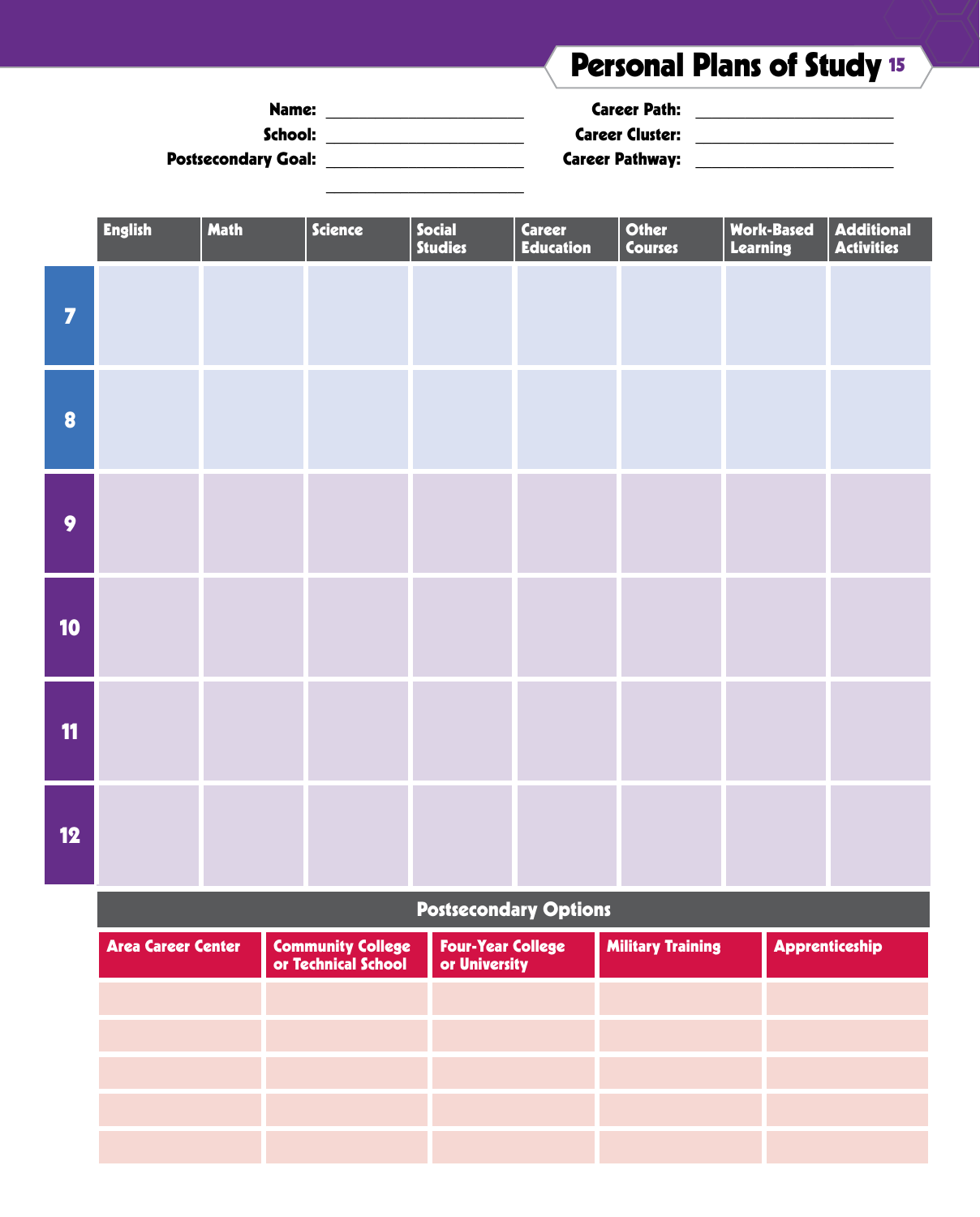# Missouri's Top 50 Jobs

Careers in Missouri with the most job openings between 2008 and 2018. For a complete listing of occupations, wages, and skills information, visit the MERIC website at: www.missourieconomy.org

|                                                                                                    |                 | <b>Average</b>               |     |
|----------------------------------------------------------------------------------------------------|-----------------|------------------------------|-----|
| Occupation                                                                                         | <b>Openings</b> | <b>Annual Wage Education</b> |     |
| <b>Architecture and Construction</b>                                                               |                 |                              |     |
| Civil Engineers                                                                                    | 1,370           | \$75,812                     | ħ   |
| <b>Cost Estimators</b>                                                                             | 1,655           | \$57,688                     | ħ   |
| Electrical Power-Line<br>Installers and Repairers                                                  | 1,517           | \$53,746                     | Ċ.  |
| Arts, Audio-Visual Technology and Communications                                                   |                 |                              |     |
| <b>Public Relations Specialists</b>                                                                | 2.667           | \$51,774                     | ħ   |
| <b>Business Management and Administration</b>                                                      |                 |                              |     |
| <b>Accountants and Auditors</b>                                                                    | 7,184           | \$58,199                     | ħ   |
| Business Operations Specialists, All Other                                                         | 3,683           | \$60,872                     | m   |
| Compensation, Benefits, and Job Analysis<br>Specialists                                            | 1,057           | \$51,012                     | m   |
| Employment, Recruitment, and<br><b>Placement Specialists</b>                                       | 1,445           | \$46,262                     | ħ   |
| First Line Supervisors, Office Managers, and<br>Administrative Support Workers                     | 5,946           | \$47,297                     | 4   |
| Human Resources, Training, and Labor<br>Relations Specialists, All Other                           | 1,311           | \$55,967                     | ħ   |
| Managers, All Other                                                                                | 1,957           | \$89,706                     | 5   |
| Sales Managers                                                                                     | 1,267           | \$110,584                    | ٠   |
| Sales Representatives, Services, All Other                                                         | 3,200           | \$56,813                     | ≒   |
| Training and Development Specialists                                                               | 2,034           | \$49,533                     | ٠   |
| <b>Education and Training</b>                                                                      |                 |                              |     |
| Elementary School Teachers, Except Special<br>Education                                            | 10,341          | \$43,715                     | 內   |
| Education, Career Education, and School<br>Counselors                                              | 1,709           | \$46,153                     | M   |
| Education Administrators, Elementary and<br>Secondary                                              | 1,738           | \$76,743                     | ٠   |
| Health Specialties Teachers, Postsecondary                                                         | 1,837           | \$105,867                    | m   |
| Middle School Teachers, Except Special and<br><b>Career Education</b>                              | 4,700           | \$43,418                     | 內   |
| Secondary School Teachers, Except Special<br>and Career Education                                  | 7,972           | \$42,765                     | m   |
| Special Education Teachers, Preschool,<br>Kindergarten, and Elementary School                      | 2,666           | \$45,162                     | 內   |
| Special Education Teachers, Secondary                                                              | 1,806           | \$47,477                     | īтв |
| <b>Finance</b>                                                                                     |                 |                              |     |
| Claims Adjusters, Examiners, and Investigators                                                     | 2,248           | \$55,253                     | Ô.  |
| <b>Insurance Sales Agents</b>                                                                      | 5,859           | \$54,165                     | 西   |
| Personal Finance Advisors                                                                          | 1,241           | \$91,284                     | 西   |
| Securities, Commodities, and Financial<br>Services Sales Agents                                    | 2,041           | \$86,505                     | ┳   |
| <b>Government and Public Administration</b>                                                        |                 |                              |     |
| Compliance Officers, Except Agriculture,<br>Construction, Health and Safety, and<br>Transportation | 1,573           | \$50,250                     | Ē.  |

| Occupation                                                        | <b>Openings</b> | <b>Average</b><br><b>Annual Wage Education</b> |                |
|-------------------------------------------------------------------|-----------------|------------------------------------------------|----------------|
| <b>Health Science</b>                                             |                 |                                                |                |
| <b>Dental Assistants</b>                                          | 2,019           | \$33,100                                       | ◓              |
| Family and General Practitioners                                  | 1,255           | \$150,983                                      | m              |
| Licensed Practical and Licensed Vocational<br><b>Nurses</b>       | 7,815           | \$34,178                                       | B              |
| Medical and Health Services Managers                              | 1,307           | \$76,512                                       | ٠              |
| Pharmacists                                                       | 1,997           | \$106,242                                      | iv b           |
| Physical Therapists                                               | 1,333           | \$62,215                                       | m              |
| Physicians and Surgeons, All Other                                | 1,358           | \$156,266                                      | m              |
| Radiologic Technologists and Technicians                          | 1,283           | \$47,955                                       | M              |
| <b>Registered Nurses</b>                                          | 21,029          | \$56,667                                       | ħ              |
| <b>Hospitality and Tourism</b>                                    |                 |                                                |                |
| Self-Enrichment Education Teachers                                | 1,966           | \$35,417                                       | 与              |
| <b>Human Service</b>                                              |                 |                                                |                |
| Child, Family, and School Social Workers                          | 1,902           | \$33,277                                       | 西              |
| Clergy                                                            | 3,256           | \$43,945                                       | $\blacksquare$ |
| <b>Information Technology</b>                                     |                 |                                                |                |
| Computer Systems Analysts                                         | 2,761           | \$72,018                                       | m              |
| Network and Computer Systems<br><b>Administrators</b>             | 2,393           | \$63,197                                       | ħ              |
| Network Systems and Data Communications<br>Analysts               | 2,510           | \$74,788                                       | m              |
| Computer Software Engineers, Applications                         | 1,905           | \$76,059                                       | ħ              |
| Computer Specialists, All Other                                   | 1,176           | \$74,506                                       | M              |
| Law, Public Safety, Corrections and Security                      |                 |                                                |                |
| Emergency Medical Technicians and<br>Paramedics                   | 2,426           | \$33,392                                       | B              |
| Fire Fighters                                                     | 2,685           | \$43,777                                       | Ô.             |
| Police and Sheriff's Patrol Officers                              | 3,890           | \$41,148                                       | Ô.             |
| <b>Manufacturing</b>                                              |                 |                                                |                |
| Purchasing Agents, Except Wholesale, Retail,<br>and Farm Products | 1,829           | \$52,686                                       | ÷.             |
| <b>Marketing</b>                                                  |                 |                                                |                |
| Market Research Analysts                                          | 1,675           | \$61,898                                       | m              |
| <b>Science, Technology, Engineering and Mathematics</b>           |                 |                                                |                |
| Industrial Engineers                                              | 1,136           | \$71,352                                       | m              |

- **m** Moderate on-the-job training
- **FGH** Long-term on-the-job-training
- $\leftrightarrow$  Work experience in a related occupation  $\Box$  Postsecondary vocational award
- + Bachelor's or higher, plus work experience
- **i**D Doctoral degree
	- **P** First professional degree

**A** Associate degree **B** Bachelor's degree **M** Master's degree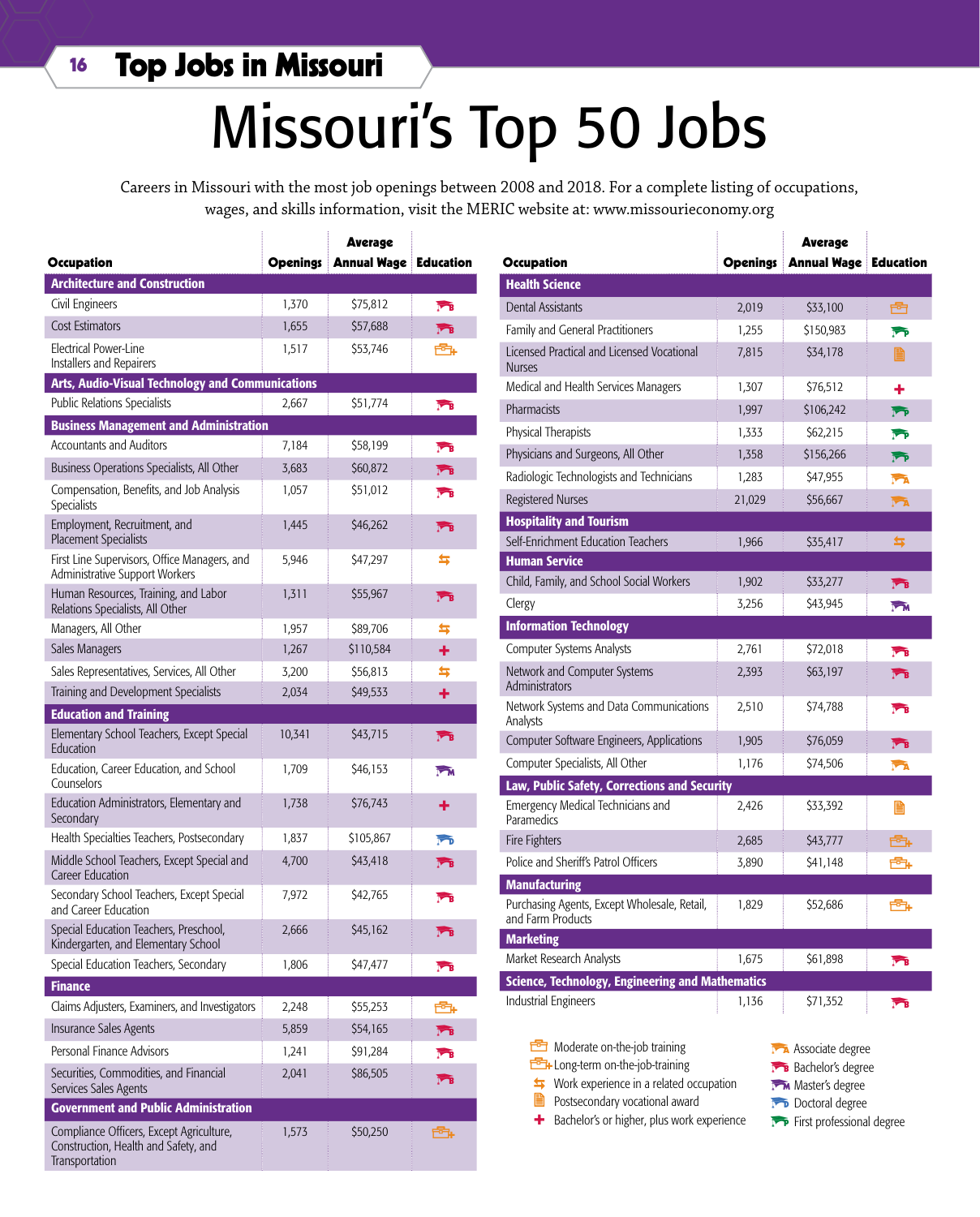Four-Year College or University

# Today's Education Pipeline

Often, it can be simple to think of the relationship between work as one beginning when the other ends. Students graduate high school, technical school, or college and go on to begin work. This version of that relationship not only presents a too-simplified picture, but it also presents some problems for both new graduates and for employers.

Today's youth should expect to transition back and forth between education and work, with many opportunities from different kinds of institutions to continue education after beginning work in their chosen field – or to work in their chosen field through basic entry-level positions or internships.

**High School**<br>Diploma

**Industry Certificate** at Area Career Center

It is common for those who complete a technical school or community college program to continue their education at a four-year college for a baccalaureate degree or advanced degree. It is also becoming more common for those with a four-year degree to attend a community college or technical school for industry training. Entry-Level

Position

Technica<sup>l</sup> **School** 

> Two-Year **Community** College

Industry Internship

> Full-Time Position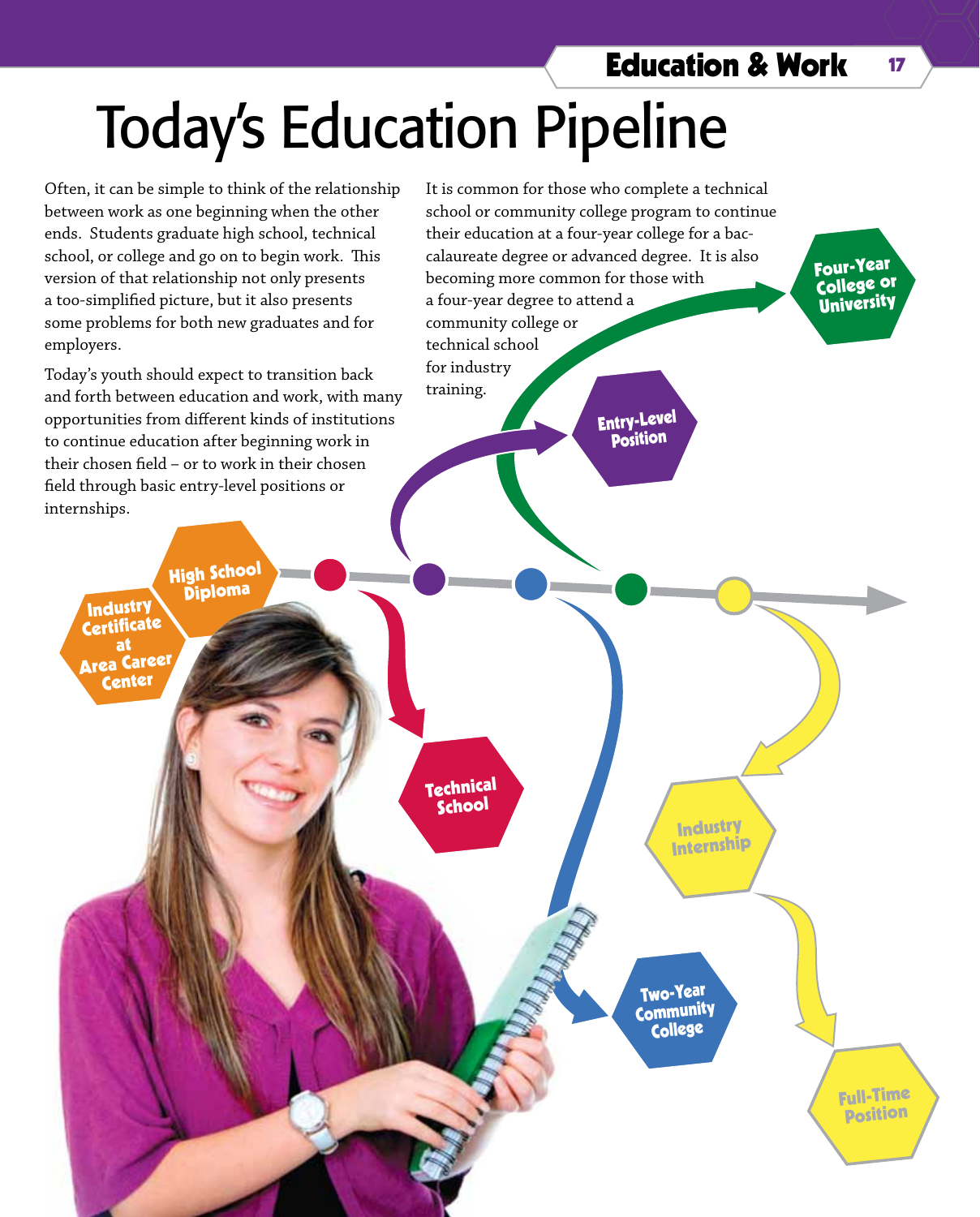# <sup>18</sup> Job Shadowing

# Learning About Jobs Firsthand

## Tips for Students

- **1. Dress appropriately.** Professional dress shows you are taking the opportunity seriously.
- **2. Make a good first impression.** When meeting people, be sure to make eye contact and offer a firm handshake. Practice with friends and family members beforehand.
- **3. Be respectful and polite.** The person you shadow has the potential to be a valuable mentor. Do your best to impress them. Remember your manners, and do not chew gum or bring a cell phone.
- **4. Come prepared with questions.** For example, what education is required for your position? What do you most like about your job? What is the salary range that someone in this position can make? Asking questions will show you are interested and you will get more out of the experience.
- **5. Express your appreciation.** Thank your mentor for allowing you to shadow him or her when you meet. After you leave for the day, send a handwritten thank you note. Again, you never know how the connections you make may end up helping you in the future.
- **6. Learn what you like and what you don't like.** Sometimes, firsthand experiences teach you as much about what you don't want to do as what you do want. Be open minded, but be honest with yourself about the kind of work that fits you.

While your child is exploring career options, remember that nothing compares with the firsthand information available from trying out different interest areas.

You and your child can start by talking with someone who works in a career field of interest or by completing a project at school related to a subject in that field.

Taking a hands-on career education course related to career interests also can provide valuable technical and leadership skills. Volunteering within the community is a wonderful way to help others while exploring and developing new skills. Find out if a service-learning program is offered at your child's school. Service-learning combines meaningful service to the community with classroom studies, and some programs may help with funding for college.



Overall, take advantage of opportunities to participate in career fairs, work-based experiences, cooperative education, student organizations, internships and more. Experiences such as these can help students become successful managers of their own educational and career plans.

Another great way to get exposed to the "real world" of careers is to participate in job shadowing. These types of one-day experiences can take place any time of the year. They can help your child see how their natural strengths and interests can translate to a career. It also exposes them to the importance of "soft skills," such as good communication, responsibility, and teamwork.

Many job shadowing programs are conducted through schools with local chambers of commerce. Job shadowing experiences also can be arranged by parents, school counselors, school programs, classes, or community organizations.

Businesses also benefit from job shadowing because it gains them recognition with potential future employees, giving them an edge in recruitment, and it can attract more business as students spread word of a good experience.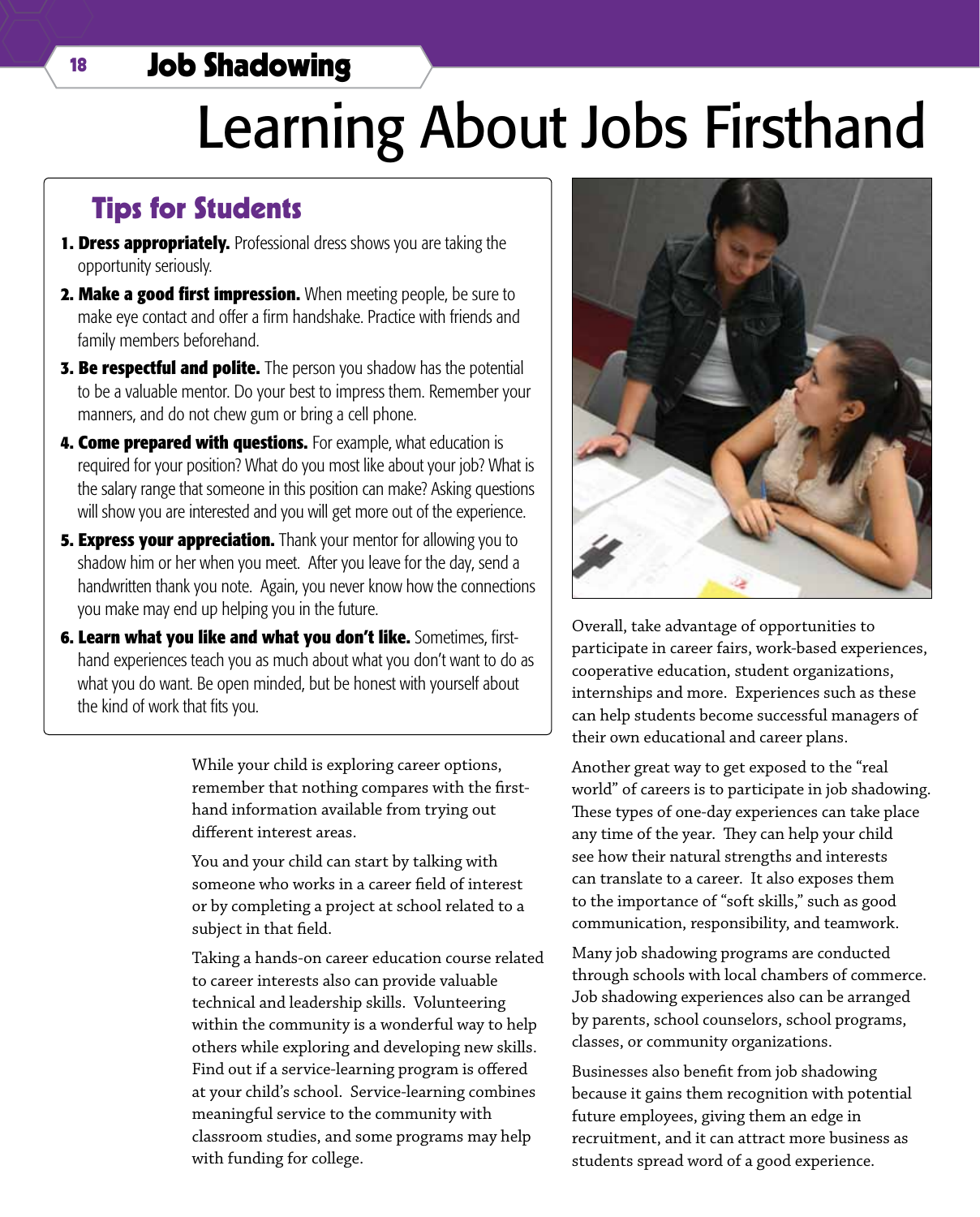# Building a Career Portfolio

For many careers, a portfolio of work has become a standard expectation in the hiring process. In other careers, the availability of a portfolio that summarizes a person's work and achievements can be a true asset. Gathering and maintaining the body of materials needed for a quality career portfolio is a skill that you can help your child begin to develop even while in high school.

As a parent, there are a number of things you can do to help your child develop their own career portfolios.

The first step is to help them get organized and make sure that they have a safe space to keep the papers and materials related to their career portfolio. This space could be a box, a drawer, or a desk. Every few months, you should review the career portfolio with your child to make sure the materials are up-to-date and that they are kept tidy and appropriate for presentation.

Another role you can play in helping your child develop and maintain a career portfolio is to celebrate their successes and encourage them to document successes in their career portfolio.

It is important to recognize that when completing future job or educational applications, having an up-to-date career portfolio can help make sure that dates, titles, and names are correct when listing employment, awards, certifications, and other relevant information. If you keep a career portfolio, share it with your child as an example of what they may include.

Also available to Missouri students is access to the Missouri Connections website. Your child should ask a school counselor for their login information for the website, **www.missouriconnections.org**.

One component of the website is an online electronic portfolio that may be used to supplement paper copies of portfolio items. The user accounts that students establish within Missouri Connections may continue to be used after graduation for continued career development activities.



Career Portfolio <sup>19</sup>

Documentation for the following activities are excellent items to include in a career portfolio:

- • Career-related school work
- Personal Plan of Study
- • List of references with contact information
- • Entrance exams
- • Job shadowing experiences, including names of references and copies of correspondence
- Internships or career-related work
- • Student organizations and clubs related to your career interest
- • Letters of recommendation
- Transcript and record of GPA and attendance
- Certifications (career readiness, etc.)
- • Resumé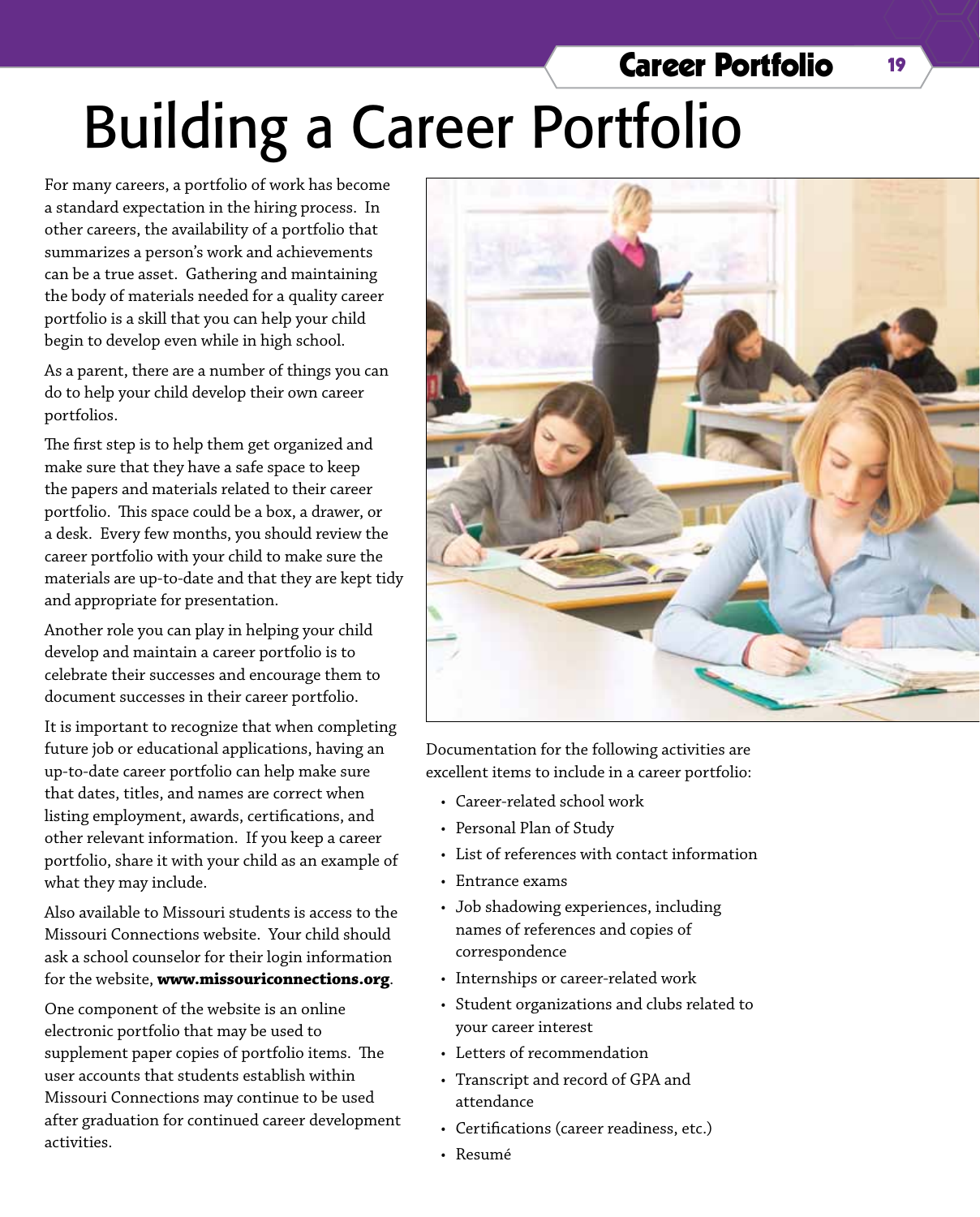## <sup>20</sup> Financial Aid

# Paying for Education & Training

## Tips for Completing the FAFSA

- 1. Apply soon after, but not before, January 1. It is important to complete the FAFSA as soon as possible. Keep in mind that many financial aid deadlines for states and schools are earlier than federal deadlines. Also, remember that your application for the coming school year should not be submitted before January 1.
- **2. Get a PIN.** Before beginning the FAFSA, you should apply for a Federal Student Aid personal identification number (PIN) at www.pin.ed.gov. The PIN will allow you to sign your FAFSA electronically and later to access your processed FAFSA online. After you receive the PIN, you may change it to something that is easier to remember.

Parents providing information will also need to sign the application, and must apply for their own PIN to sign electronically.

When you apply for a PIN, your personal information will be verified with the Social Security Administration. If you provided an email address, you should receive your PIN via email in 1-3 days; otherwise, expect to receive your PIN through the mail in 7-10 days.

**3. Gather the required information.** To complete your application, you will need your Social Security number, driver's license number, federal tax information, including W-2 information, records of untaxed income (workers' compensation, child support received, and veterans benefits), and information on savings, investments, and business and farm assets. The MDHE provides free webcasts regarding completing the FAFSA at http://www.dhe. mo.gov/webinars.php. Also available in Spanish.

> One of the most important steps that you and your children will complete when paying for their education is completion of the Free Application for Federal Student Aid or FAFSA. To apply for federal student aid, you must complete and submit a FAFSA each year that you attend. The quickest way to apply is online at **www.fafsa.gov**, beginning January 1 of each year.

Financial aid offices use information from the FAFSA to determine the amount of financial aid (grants, loans, or work-study) your child is eligible



to receive. Be sure to help your children fill out a FAFSA even if you don't think they will qualify.

If you choose to complete the FAFSA online, remember that you will need to request a PIN at **www.pin.ed.gov** if you do not already have one. This process will take 1-3 days if you receive your PIN by email and 7-10 days if you receive your PIN by regular mail.

Additional information about applying for federal aid and other state and federal grant and student loan opportunities is available through the Missouri Department of Higher Education. To request a planning and paying for college packet, visit the MDHE website at **www.dhe.gov** and click on 'Publications Order Form' on the right side of the page.

Other valuable sources of information on grants, scholarships, and other financial aid include: the College Board (**www.collegeboard.org/student**), **www.scholarships.com**, **www.fastweb.com**, Peterson's Guide to College Information (**www.petersons.com**), and Federal Student Aid (**www.federalstudentaid.ed.gov**).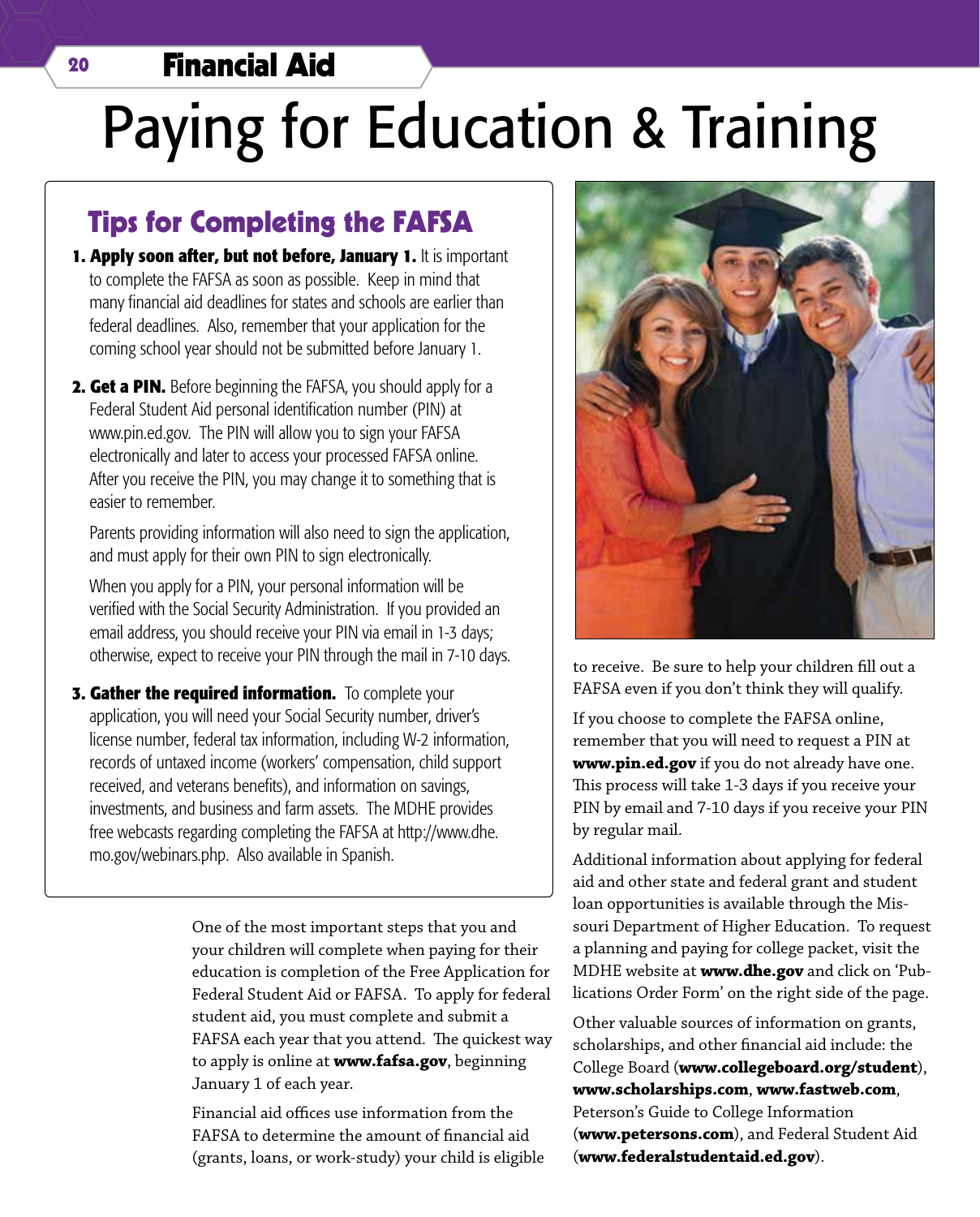# Career Resources 21

# Round-Up of Resources

# **Apprenticeships**

http://oa.doleta.gov/bat.cfm

An apprenticeship is an excellent way to enter a new career field in the skilled trades. The federal government maintains a list of qualified apprenticeship programs that can be searched by area or by career focus.

# Family Wage Calculator

http://apps.oseda.missouri.edu/familywagecalc

The Family Wage Calculator charts county-by-county the actual costs of making ends meet without any public or private supports. Since the calculator is tied to the poverty threshold, most Missourians will not want to live on as tight a budget as this calculator assumes, but gives teachers and parents an opening to talk about the importance of planning well for the future.

# GED® High School Equivalency

www.ged.mo.gov

Information about free classes, test sites and opportunities for the GED high school equivalency test is available through the Missouri Department of Elementary and Secondary Education.

# Military Careers & Training

www.todaysmilitary.com

The military offers training and educational opportunities across all career fields. Residents may explore the branches of service in the U.S. military and the opportunities available through them.

# Vocational Rehabilitation

www.vr.dese.mo.gov

Vocational rehabilitation services and guidance may be obtained through centers across the state of Missouri. Workers with disabilities are eligible for a range of services at the centers.

# Higher Education

www.dhe.mo.gov

The Missouri Department of Higher Education offers a program and institution search tool on its website to help residents find educational programs that meet their needs. This tool includes information about public and private educational institutions including community colleges, career and technical schools, universities, theological schools, proprietary schools, and more.

# Missouri Career Source

www.missouricareersource.com

Missouri Career Source provides valuable job search tools and convenient access to job listings throughout Missouri. Through MCS you can connect with your nearest Missouri Career Center for personalized career-assistance services from trained workforce specialists, including access to skill-building training and human resources assistance for businesses.

# Missouri Connections

www.missouriconnections.org

Missouri Connections helps students (grades 7-20), parents, and adults open the door to educational planning and career exploration. Discover and explore career interests, develop a Personal Plan of Study, find colleges and technical schools, build a résumé, search jobs and more with free tools and resources sponsored by the Missouri Department of Elementary and Secondary Education.

# Missouri Economy (MERIC)

www.missourieconomy.org

Information on occupations throughout the state, including wage and salary statistics and expected annual openings, can be found on the website of the Missouri Economic Research and Information Center. The occupational information on the MERIC website includes statewide and regional employment projections and statistics.

The Department of Elementary and Secondary Education does not discriminate on the basis of race, color, national origin, sex, disability, or age in its programs and activities. Inquiries related to Department programs and to the location of services, activities, and facilities that are accessible by persons with disabilities may be directed to the Jefferson State Office Building, Civil Rights Compliance (Title VI/Title IX/504/ADA/Age Act), 5th Floor, 205 Jefferson Street, Jefferson City, MO 65102-0480; telephone number 573-526-4757 or Relay Missouri 800-735-2966.